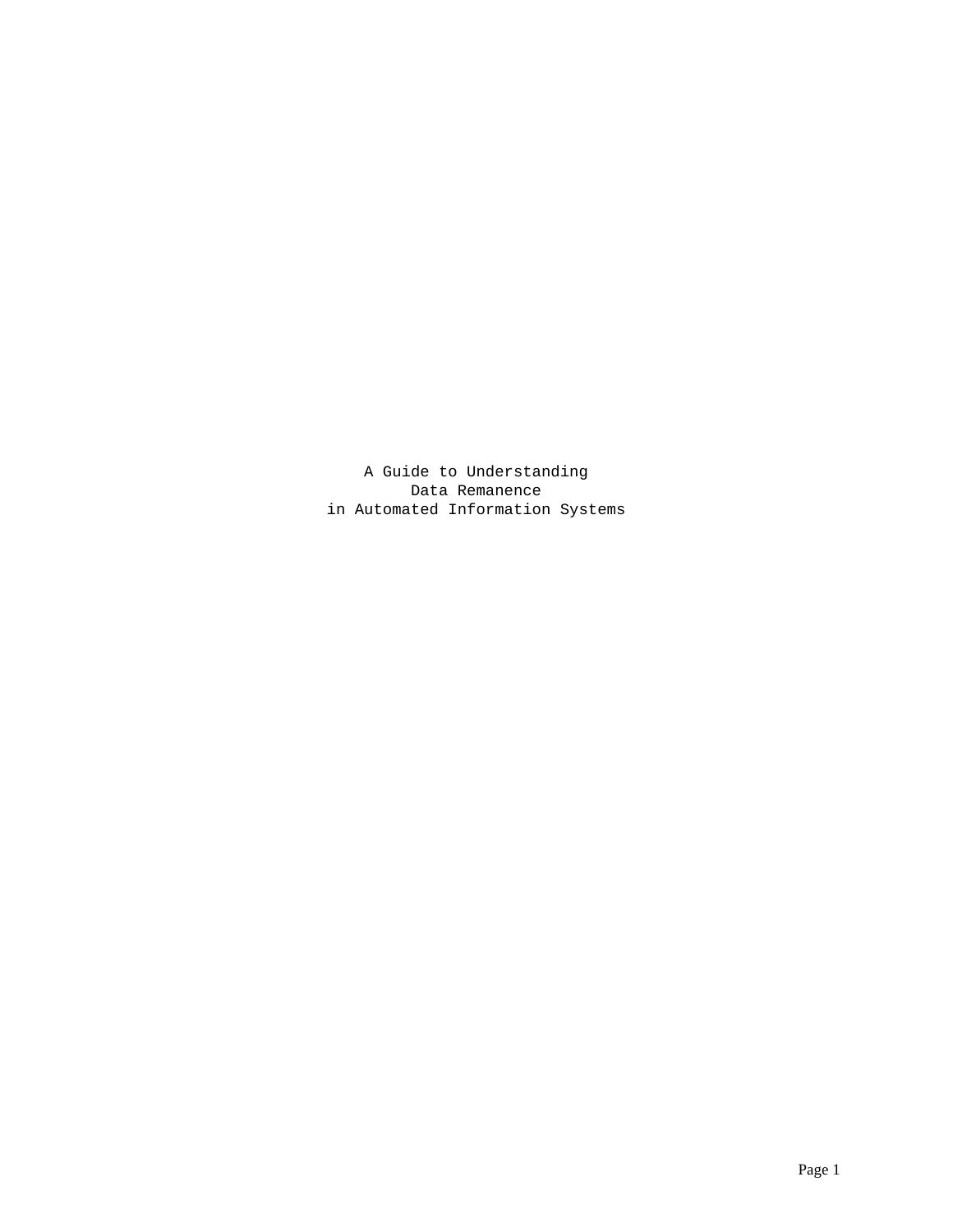# Table of Contents

 FOREWORD ACKNOWLEDGMENTS

- 1 INTRODUCTION
	- 1.1 PURPOSE
	- 1.2 HISTORY
- 2 GENERAL INFORMATION
	- 2.1 USE OF THIS GUIDELINE
	- 2.2 IMPORTANT DEFINITIONS
	- 2.3 OBJECT REUSE AND DATA REMANENCE

#### 3 DEGAUSSERS

- 3.1 A PRIMER
- 3.2 DEGAUSSER TESTING
- 3.3 LABELING TAPES
- 3.4 DEGAUSSER PRODUCTS LIST (DPL)
- 3.5 DEGAUSSING EQUIPMENT FAILURE

## 4 RISK CONSIDERATIONS

- 4.1 DESTINATION OF RELEASED MEDIA
- 4.2 EFFECTS OF HEAT AND AGE
- 4.3 MECHANICAL STORAGE DEVICE EQUIPMENT FAILURE
- 4.4 STORAGE DEVICE SEGMENTS NOT RECEPTIVE TO OVERWRITE
- 4.5 OVERWRITE SOFTWARE AND CLEARING
- 4.6 OVERWRITE SOFTWARE AND PURGING
- 4.7 CONTRACTUAL OBLIGATION
- 4.8 MAINTENANCE
- 4.9 DATA SENSITIVITY
- 4.10 DEGAUSSING

## 5 STANDARDS

- 5.1 GENERIC PROCEDURES
	- 5.1.1 OVERWRITING
		- 5.1.2 DEGAUSSING
		- 5.1.3 DESTRUCTION
- 5.2 SPECIFIC PROCEDURES
	- 5.2.1 MAGNETIC TAPES
	- 5.2.2 MAGNETIC HARD DISKS
	- 5.2.3 MAGNETIC DRUMS
	- 5.2.4 MAGNETIC FLOPPY DISKS AND CARDS
	- 5.2.5 MAGNETIC CORE MEMORY
	- 5.2.6 PLATED WIRE MEMORY
	- 5.2.7 THIN FILM MEMORY
	- 5.2.8 MAGNETIC BUBBLE MEMORY
	- 5.2.9 RANDOM ACCESS MEMORY (RAM)
	- 5.2.10 READ ONLY MEMORY (ROM)
	- 5.2.11 ERASABLE PROGRAMMABLE READ ONLY MEMORY (UVPROM)
	- 5.2.12 ELECTRICALLY ERASABLE READ ONLY MEMORY (EEPROM)
- 6 OTHER STORAGE AND OVERWRITE TECHNOLOGY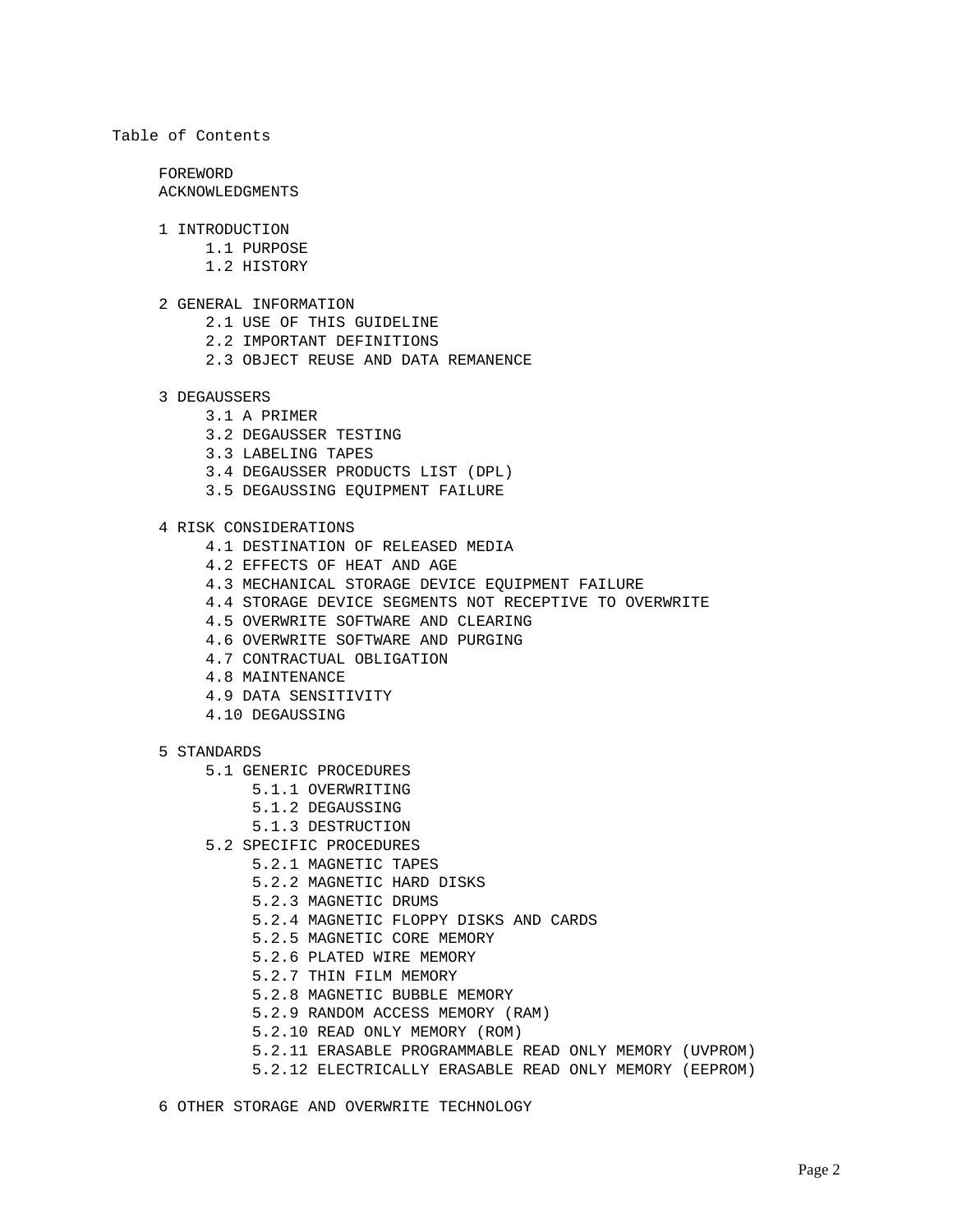- 6.1 OPTICAL DISKS 6.2 FERROMAGNETIC RAM
- 6.3 DISK EXERCISERS

# 7 FUTURE DIRECTIONS

 GLOSSARY REFERENCES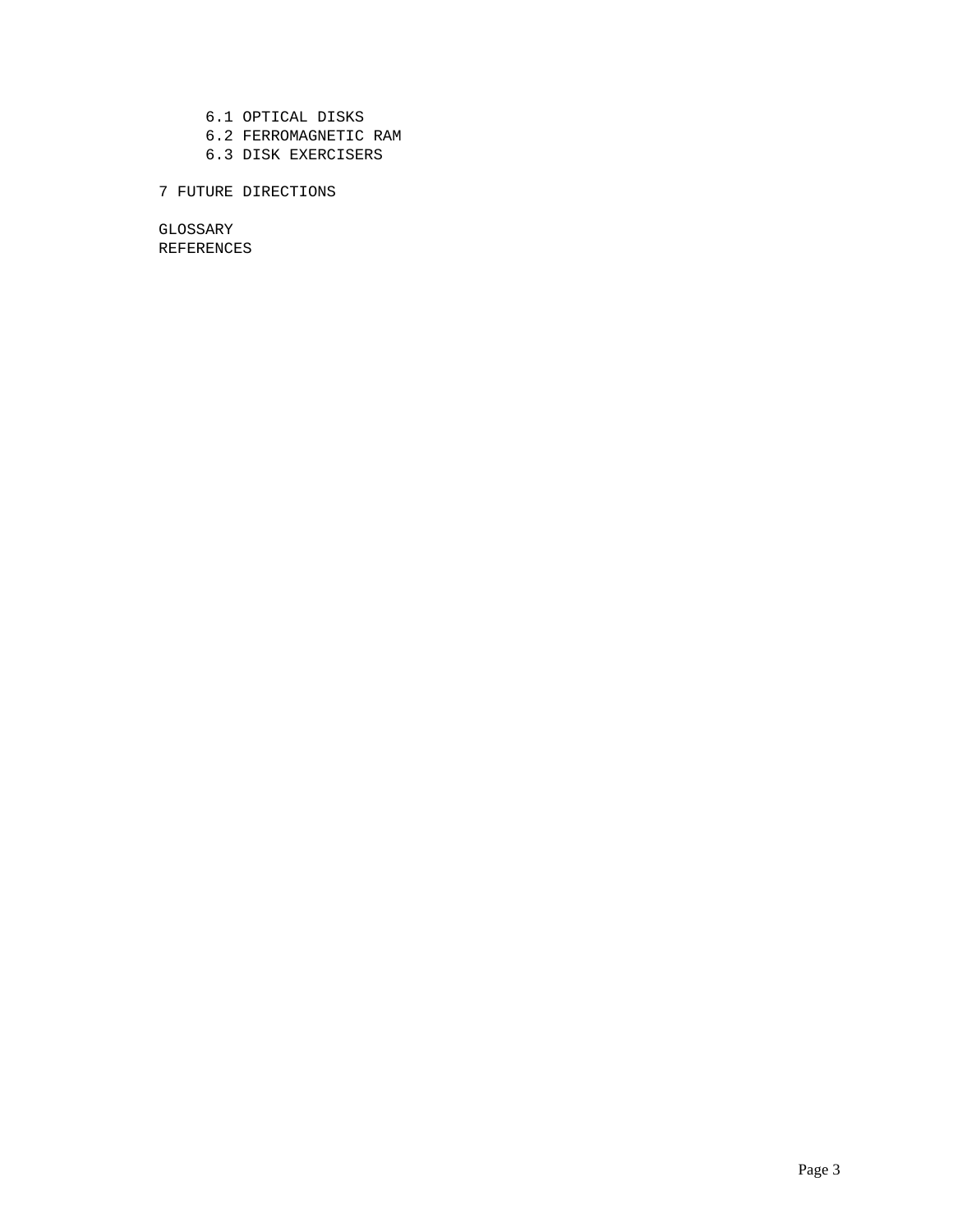NCSC-TG-025 Library No. 5-236,082 Version-2

## FOREWORD

The National Computer Security Center is issuing A Guide to Understanding Data Remanence in Automated Information Systems as part of the "Rainbow Series" of documents our Technical Guidelines Program produces. In the Rainbow Series, we discuss in detail the features of the Department of Defense Trusted Computer System Evaluation Criteria (DoD 5200.28-STD) and provide guidance for meeting each requirement. The National Computer Security Center, through its Trusted Product Evaluation Program, evaluates the security features of commercially-produced computer systems. Together, these programs ensure that organizations are capable of protecting their important data with trusted computer systems. While data remanence is not a directly evaluated criterion of trusted computing systems, it is an issue critical to the safeguarding of information used by trusted computing systems.

A Guide to Understanding Data Remanence in Automated Information Systems is intended for use by personnel responsible for the secure handling of sensitive or classified automated information system memory and secondary storage media. It is important that they be aware of the retentive properties of such media, the known risks in attempting to erase and release it, and the approved security procedures that will help prevent disclosure of sensitive or classified information. This version supersedes CSC-STD-005-85, Department of Defense Magnetic Remanence Security Guideline, dated 15 November 1985.

As the Director, National Computer Security Center, I invite your suggestions for revising this document. We plan to review this document as the need arises.

Patrick R. Gallagher, JR September 1991 Director National Computer Security Center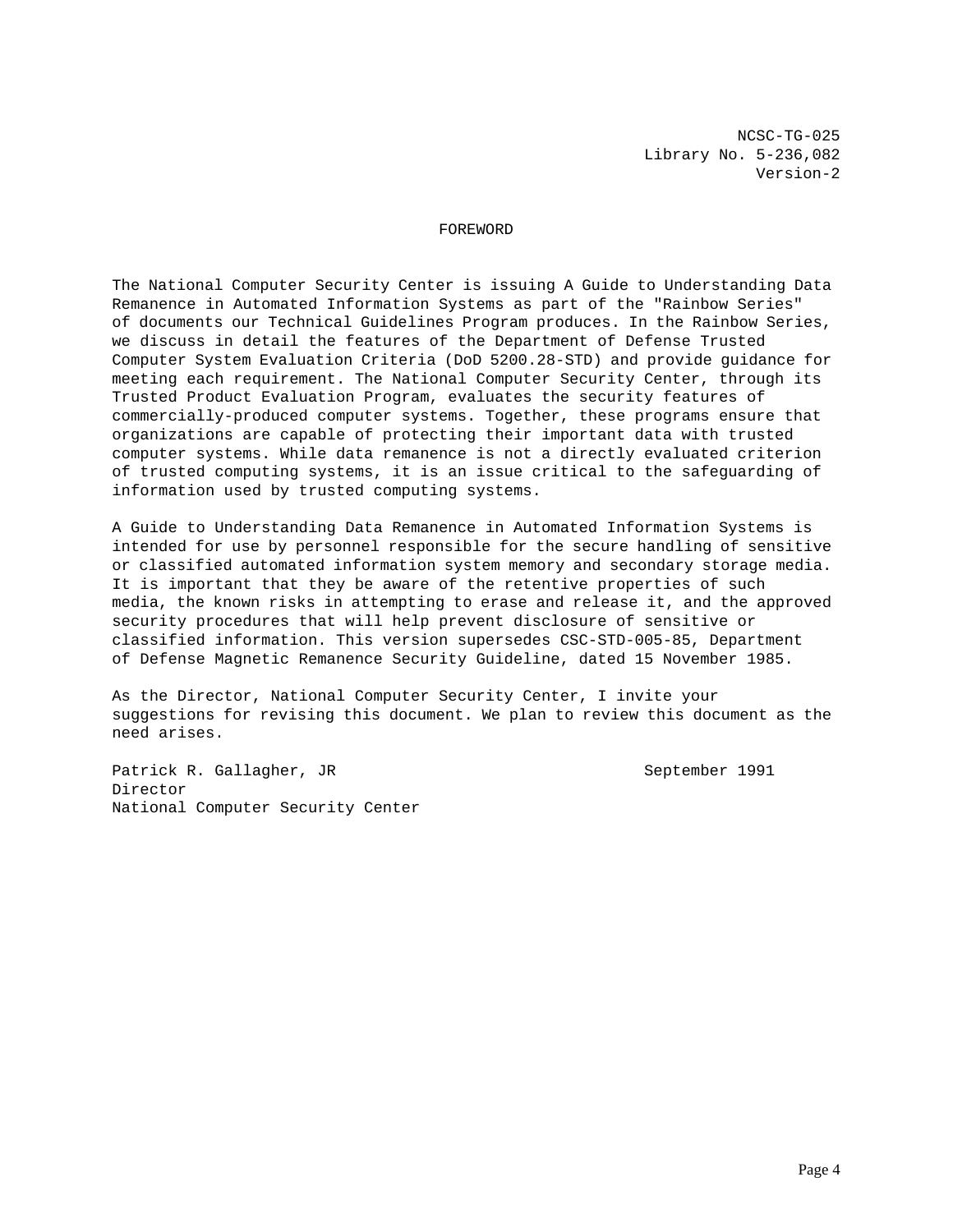# ACKNOWLEDGMENTS

The National Computer Security Center extends recognition to Captain James K. Goldston, United States Air Force, for providing engineering support and as primary author and preparer of this guideline. We thank the many people involved in preparing this document. Their careful review and input were invaluable. The National Computer Security Center extends recognition to Dr. Bane W. Burnham and David N. Kreft, without whom this revision could not have taken place. Other reviewers that provided much needed input are Carole S. Jordan, Lawrence M. Sudduth, and Kim Johnson-Braun and George L. Cipra.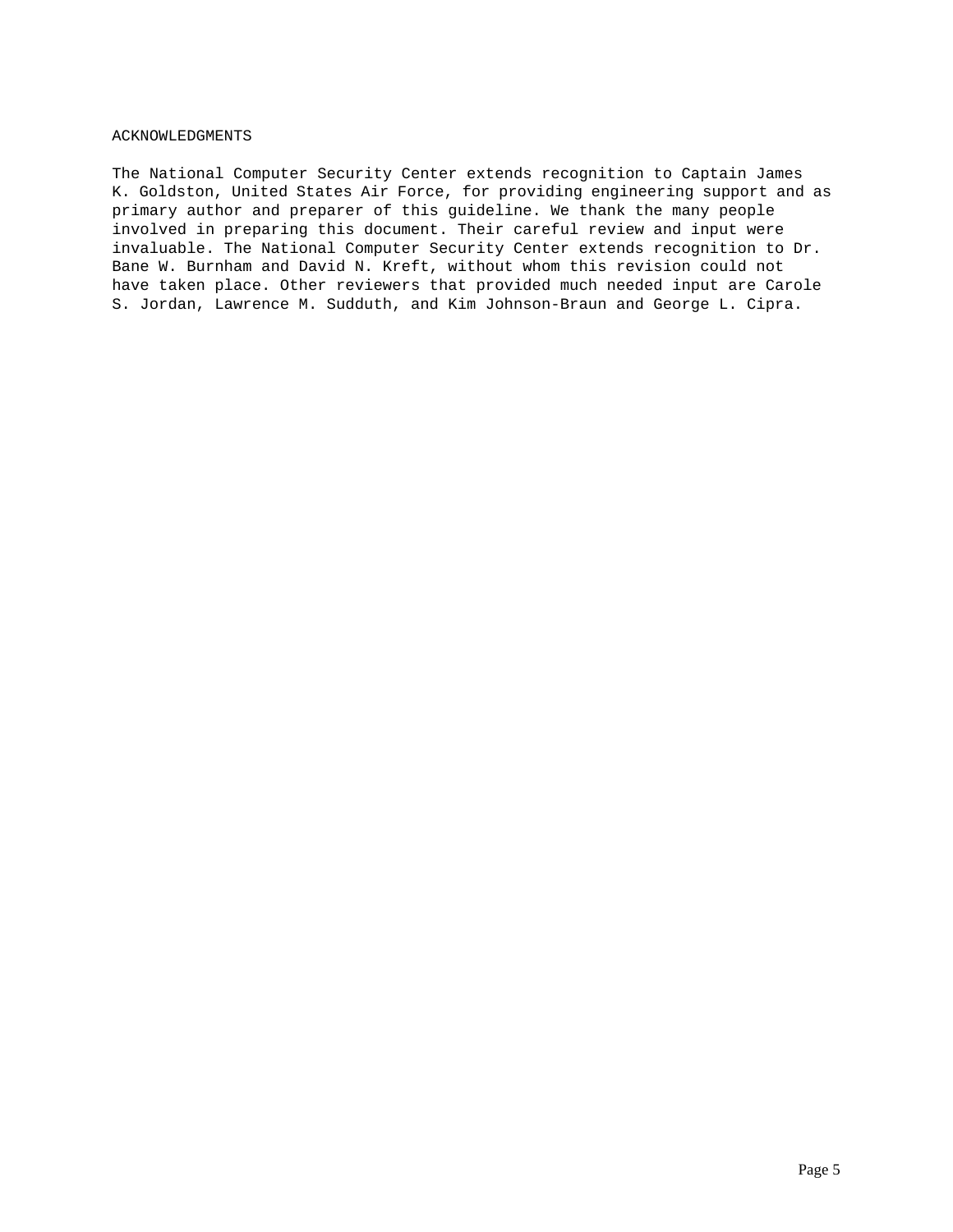#### 1 INTRODUCTION

Data remanence is the residual physical representation of data that has been in some way erased. After storage media is erased there may be some physical characteristics that allow data to be reconstructed. This document discusses the role data remanence plays when storage media is erased for the purposes of reuse or release.

Various documents have been published that detail procedures for clearing, purging, declassifying, or destroying automated information system (AIS) storage media. [1,2,4, 5, 6, 8,9,13 and 16] The Department of Defense (DoD) published DoD Directive 5200.28, Security Requirements for Automated Information Systems, [17] and its corresponding security manual DoD 5200.28-M, Automated Data Processing Security Manual, [1] in 1972 and 1973, respectively. These two documents were amended in 1979, in response to the Defense Science Board Task Force recommendation to establish uniform DoD policy for computer security requirements, controls, and measures. The directive was again revised in March 1988, and efforts are underway to revise the manual.

DoD 5200.28-M addresses DoD requirements for the secure handling and disposal of memory and secondary storage media. While the Department of Defense requires the use of DoD Directive 5200.28 and DoD 5200.28-M by DoD components, the heads of DoD components may augment these requirements to meet their needs by prescribing more detailed guidelines and instructions provided they are consistent with these policies. DoD contractors and subcontractors who participate in the Defense Industrial Security Program (DISP) are required to comply with DoD 5220.22-M, Industrial Security Manual for Safeguarding Classified Information. [8] The Defense Investigative Service is responsible for the promulgation of the policy reflected in DoD 5220.22- M. Unlike these policy documents, A Guide To Understanding Data Remanence In Automated Information Systems does not provide requirements.

Sometime during the life cycle of an AIS, its primary and secondary storage may need to be reused, declassified, destroyed, or released. It is important that security officers, computer operators, and other users or guardians of AS resources be informed of the risks involving the reuse, declassification, destruction, and release of AIS storage media. They also should be knowledgeable of the risks inherent in changing the sensitivity level of AS storage media or of moving media from an installation with a specific security posture tone that is less secure. They should use proper procedures to prevent a possible disclosure of sensitive information contained on such media. ("Sensitive" in this document refers to classified and sensitive but unclassified information.) The procedures and guidelines in this document are based on research, investigation, current policy, and standard practice.

This guideline is divided as follows: Section 2 provides information on using this guideline and introduces DoD terminology. Section 3 discusses the use of degaussers and references the Degausser Products List (DPL), a listing of DoD evaluated degaussers. Section 4, "Risk Considerations," has information similar to that found in version 1 of this document, except for the modification of Section 4.2, "Effects of Heat and Age," and the addition of information on overwriting and degaussing. Section 5 addresses DoD endorsed erasure standards. Recently developed storage technologies and disk exercisers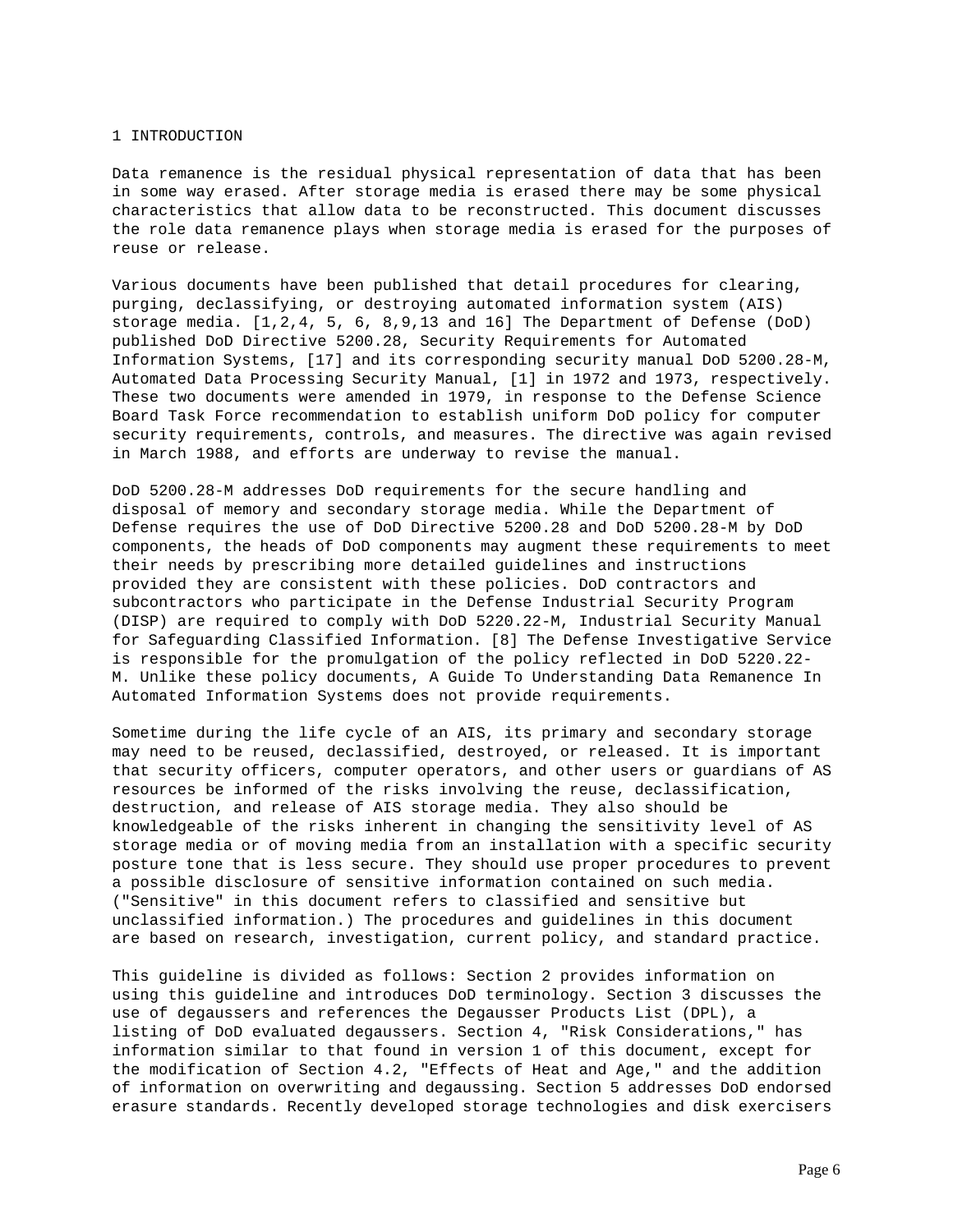are discussed in Section 6. Section 7 addresses areas needing further investigation and provides references to additional information on the science of magnetics, as it pertains to magnetic remanence.

#### 1.1 PURPOSE

The purpose of this publication is to provide information to personnel responsible for the secure handling of sensitive AIS memory and secondary storage media. (However, this guidance applies to any electronic or magnetic storage media, e.g., instrumentation tape.) This guideline provides information relating to the clearing, purging, declassification, destruction, and release of most AIS storage media. While data remanence is not a directly evaluated criterion of trusted computing systems, it is an issue critical to the safeguarding of information used by trusted computing systems and, as such, is addressed in thA5 National Computer Security Center (NCSC) guideline. The NCSC publishes this document because the community using trusted computing systems has expressed the desire for this information. Additionally, readers should note that this is a guideline only and they should not use it in lieu of policy.

## 1.2 HISTORY

As early as 1960 the problem caused by the retentive properties of AIS storage media (i.e., data remanence) was recognized. It was known that without the application of data removal procedures, inadvertent disclosure of sensitive information was possible should the storage media be released into an uncontrolled environment. Degaussing, overwriting, data encryption, and media destruction are some of the methods that have been employed to safeguard against disclosure of sensitive information. Over a period of time, certain practices have been accepted for the clearing and purging of AIS storage media.

A series of research studies were contracted by the DoD to the Illinois Institute of Technology, Research Institute and completed in 1981 and 1982. They have confirmed the validity of the degaussing practices as applied to magnetic tape media. [19] Additional research conducted at the Carnegie-Mellon University using communication theory and magnetic modeling experiments designed to detect digital information from erased disks has provided test data on the erasability of magnetic disks. [11, 21, and 22] This work, along with DoD research that has not yet been released, provides the basis for the disk degaussing standard. More studies are planned or underway to ensure the adequacy of DoD degaussing standards.

On 2 January 1981, the Director of the National Security Agency assumed responsibility for computer security within the Department of Defense. As a result, the Department of Defense Computer Security Center (DoDCSC), officially chartered by DoD Directive 5215.1, was established at the National Security Agency. (3] The DoDCSC Division of Standards (now Division of Standards, Criteria, and Guidelines) was subsequently formed and tasked to support a broad range of computer security related subjects. The DoDCSC became the NCSC in 1985, as amended in National Security Decision Directive 145. [15] As part of its mission to provide information useful for the secure operation of AISs, the NCSC published the Department of Defense Magnetic Remanence Security Guideline, which is version 1 of this guideline.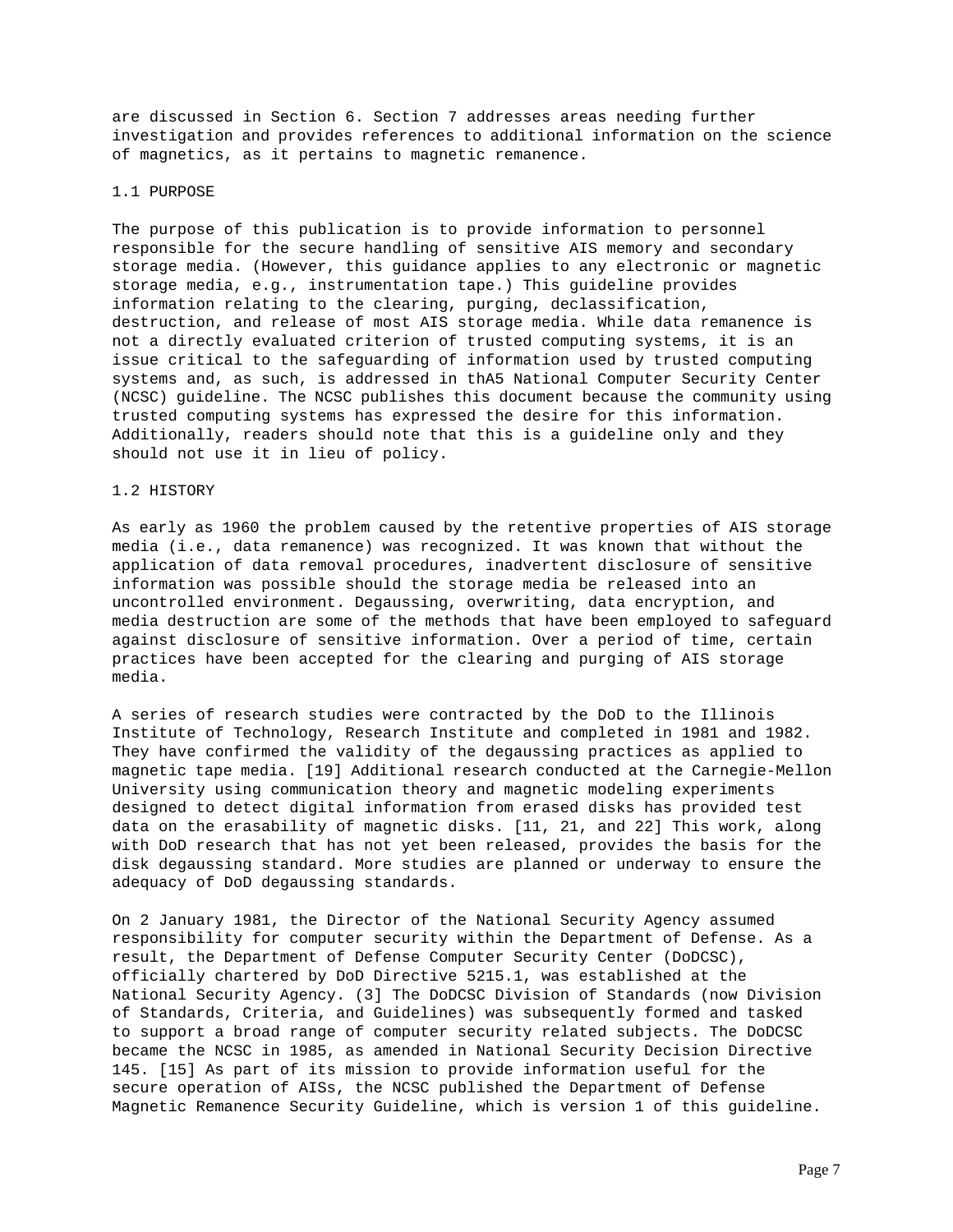#### 2 GENERAL INFORMATION

An AIS and its storage media should be safeguarded in the manner prescribed for the highest classification of information ever processed by the AIS. That is, until the AIS and its associated storage media are subjected to an approved purging procedure and administratively declassified. There should be continuous assurance that sensitive information is protected and not allowed to be placed in a circumstance wherein a possible compromise can occur. There are two primary levels of threat that the protector of information must guard against: keyboard attack (information scavenging through system software capabilities) and laboratory attack (information scavenging through laboratory means). Procedures should be implemented to address these threats before the AIS is procured, and the procedures should be continued throughout the life cycle of the AIS.

## 2.1 USE OF THIS GUIDELINE

Designated Approving Authorities and Information System Security Officers (ISSOs) may refer to this guideline when selecting or evaluating specific methods to clear, purge, declassify, or destroy AIS storage media. DoD components may include the information provided in this guideline in their security training and awareness program; however, they should not use this guideline in lieu of existing policies.

Guidelines in this document have two degrees of emphasis. Those that are most important to the secure handling of AIS storage media have such wording as "the ISSO should . . . ." Guidance of lesser criticality has such wording as "it is good practice" or "it may be." Thus, the word "may" denotes less emphasis or concern than the word "should."

## 2.2 IMPORTANT DEFINITIONS

This section provides definitions and their amplification critical to understanding the issues in remanence. A comprehensive glossary follows Section 7.

Clearing: The removal of sensitive data from an AIS at the end of a period of processing, including from AIS storage devices and other peripheral devices with storage capacity, in such a way that there is assurance, proportional to the sensitivity of the data, that the data may not be reconstructed using normal system capabilities, i.e., through the keyboard. (This may include use of advanced diagnostic utilities.) An AS need not be disconnected from any external network before a clear. [1, draft version]

Clearing can be used when the secured physical environment (where the media was used) is maintained. In other words, the media is reused within the same AIS and environment previously used.

In an operational computer, clearing can usually be accomplished by an overwrite of unassigned system storage space, provided the system can be trusted to provide separation of the storage space and unauthorized users. For example, a single overwrite of a file or all system storage, if the circumstance warrants such an action, is adequate to ensure that previous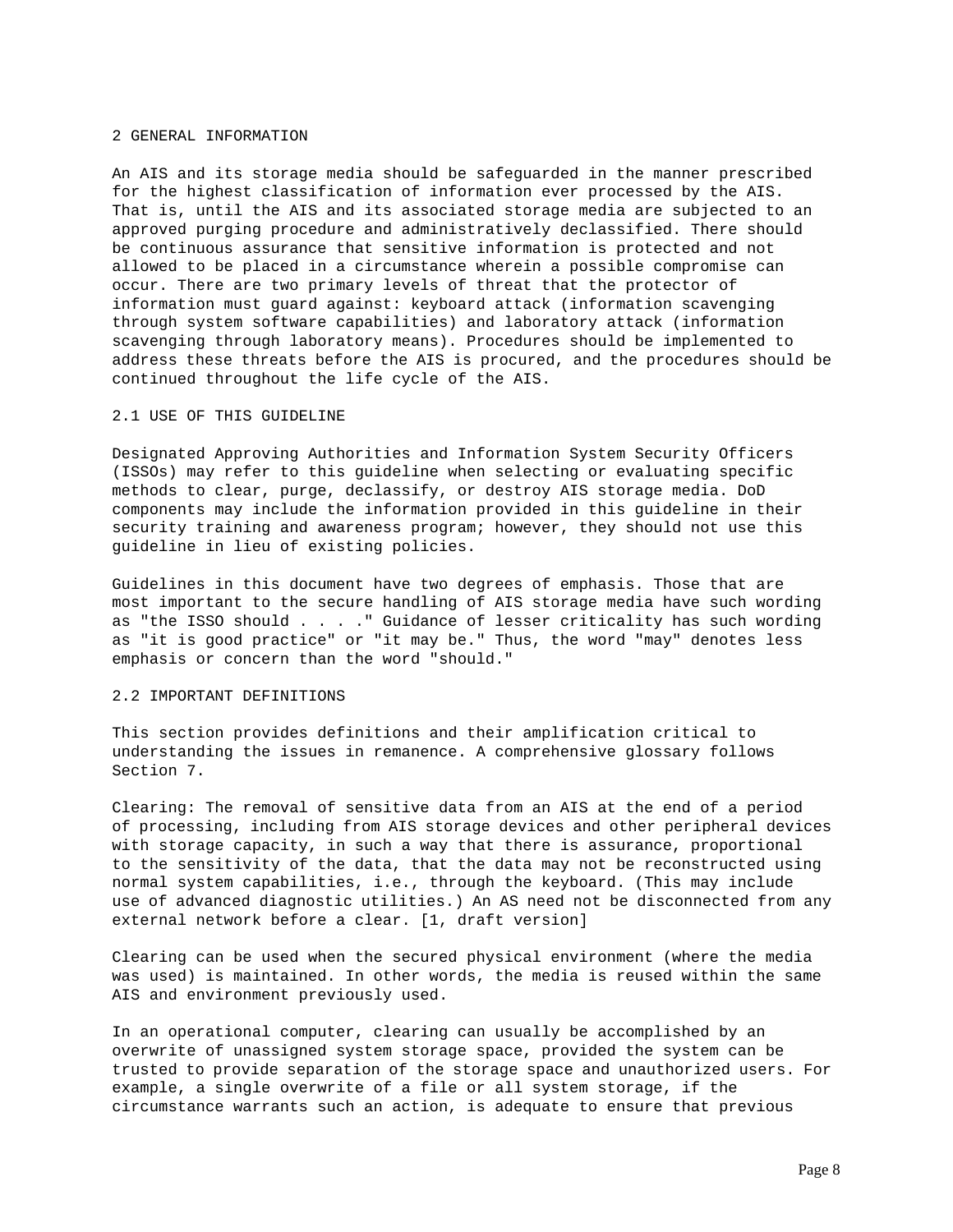information cannot be reconstructed through a keyboard attack. Note: Simply removing pointers to a file, which can occur when a file is simply deleted in some systems, will not generally render the previous information unrecoverable through normal system capabilities (i.e., diagnostic routines).

Purging: The removal of sensitive data from an AIS at the end of a period of processing, including from AIS storage devices and other peripheral devices with storage capacity, in such a way that there is assurance, proportional to the sensitivity of the data, that the data may not be reconstructed through open-ended laboratory techniques. An AIS must be disconnected from any external network before a purge. [17]

Purging must be used when the secured physical environment (where the media was used) will not be maintained. In other words, media scheduled to be released from a secure facility to a non-cleared maintenance facility or similar non-secure environment must be purged.

Note: The purging definition allows a hierarchy of data eradication procedures, although current standards do not take advantage of this. That is, removing data with "assurance, proportional to the sensitivity of the data, that the data may not be reconstructed" implies that standards can be developed to be applied hierarchically. For example, a standard could be developed that allowed a security officer to degauss CONFIDENTIAL tapes by 80 db, SECRET tapes by 90 db, etc. Practice has shown, however, that this is not a feasible approach. Authorized clearing and purging procedures are detailed in DoD 5200.28-M and sometimes further amplified in DoD component regulations.

Declassification: A procedure and an administrative action to remove the security classification of the subject media. The procedural aspect of declassification is the actual purging of the media and removal of any labels denoting classification, possibly replacing them with labels denoting that the storage media is unclassified. The administrative aspect is realized through the submission to the appropriate authority of a decision memorandum to declassify the storage media.

Whether declassifying or downgrading the storage media, the memorandum should include the following:

 a. A description of the media (type, manufacturer, model, and serial number). b. The media's classification and requested reclassification as a result of this action. c. A description of the purging procedures to include the make, model number, and serial number of the degausser used and the date of the last degausser test if degaussing is done; or the accreditation statement of the software if overwriting is done; or the description of and authorization to use the purging procedure if the purging procedure is different from the preceding procedures. d. The names of the people executing the procedures and verifying the results. e. The reason for the downgrade, declassification, or release. f. The concurrence of the data owner that the action is necessary. g. The intended recipient or destination of the AIS and storage media.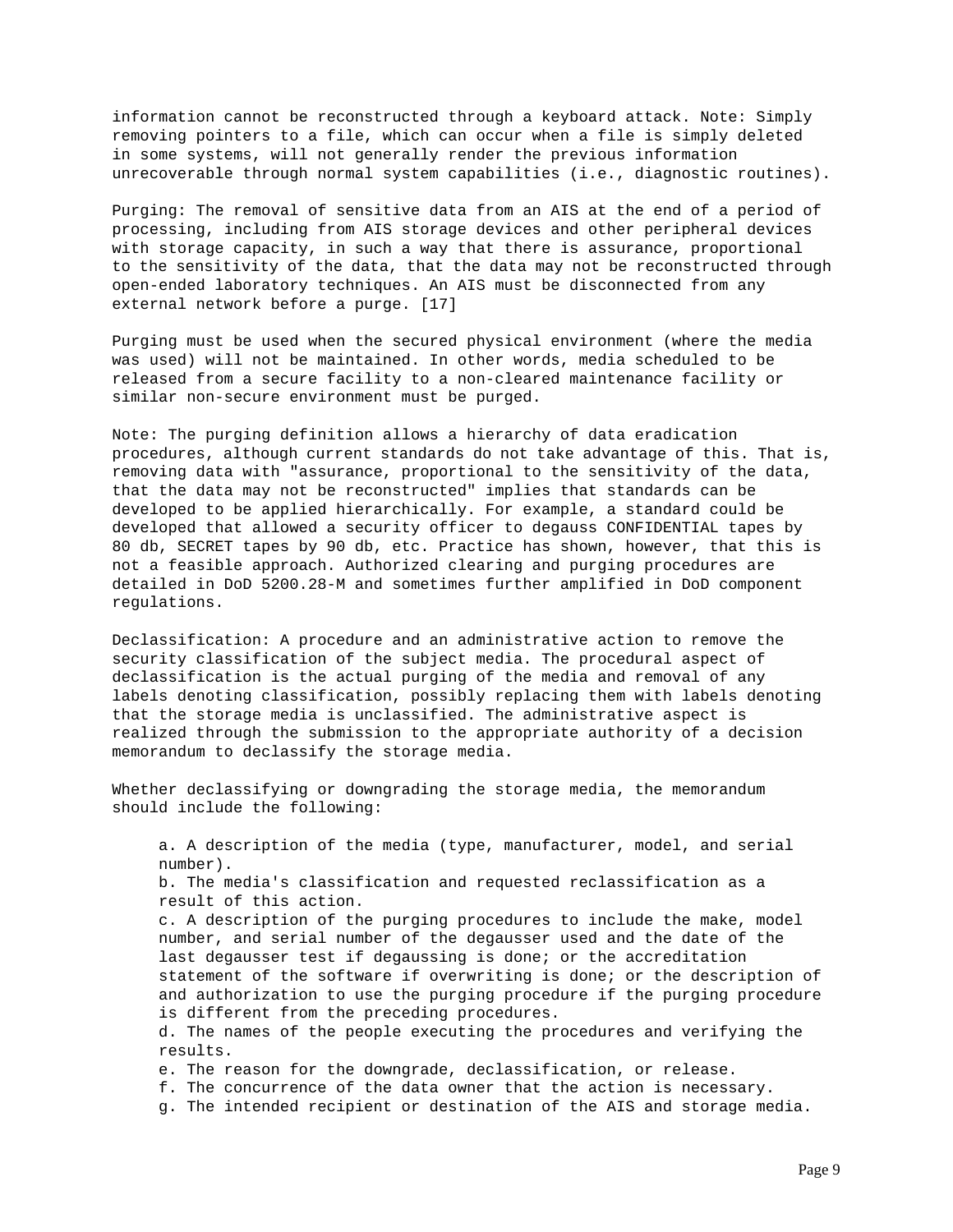Coercivity: Measured in oersteds (Oe), is a property of magnetic material used as a measure of the amount of applied magnetic field (of opposite polarity) required to reduce magnetic induction to zero from its remanent state, i.e., taking the media from a recorded state to an unrecorded state. Coercivity values are available from the manufacturer or vendor.

Type I Tape: Magnetic tape with coercivity not exceeding 350 Oe (also known as low-energy tape), for example, iron oxide coated tape. Note: The maximum coercivity level has changed from 325 Oe to 350 Oe.

Magnetic disks, i.e., oxide particles on a metal substrate, also have varying coercivity levels. Research has shown, however, that the physical remanence properties of disks are easier to address. Because of this, disks are treated as Type I media and are discussed in more detail later.

Type II Tape: Magnetic tape with coercivity ranging from 351 to 750 Oe (also known as high-energy tape), for example, chromium dioxide coated tape.

The determination of the Types l and II definitions was largely a result of the tape manufacturing industry. Low-energy tapes were developed first, and they have coercivities around 300 Oe + 10%. The next generation tape was highenergy tape, whose coercivity is around 650 Oe + 10%. There have been no naturally occurring plateaus for which to define a Type Ill tape. As a practical matter, there are no degaussers that can yet meet the requirements of National Security Agency/Central Security Service (NSA/CSS) Specification L14-4-A for tapes above Type II. [13]

Type III Tape: Magnetic tape with coercivity above 750 Oe, for example, cobalt-modified iron oxide coated tape and metallic particle coated tape. This definition is provided so these media may be discussed.

Degausser: A device that can generate a magnetic field for degaussing magnetic storage media. A Type l degausser can purge Type I tapes and all magnetic disks. A Type II degausser can purge both Types I and II tapes. There are, at present, no Type III degaussers. Currently, all Type I, II, and III tapes may be cleared with a Type I degausser. However, Type III tapes with higher than the current maximum coercivity may be developed that would not be clearable with a Type I degausser. Refer to the DPL for Type III degausser availability. Section 3 discusses degaussers further.

Permanent Magnet Degausser: A hand-held permanent magnet that has satisfied the requirement to degauss floppy disks, disk platters, magnetic drum surfaces, bubble memory chips, and thin film memory modules. It is not used to degauss magnetic tape.

## 2.3 OBJECT REUSE AND DATA REMANENCE

The issue of data scavenging on multiuser systems was recognized to be an area of concern long before the DoD 5200.28-STD, Trusted Computer System Evaluation Criteria (TCSEC), [20] became the metric with which to evaluate trusted systems. The TCSEC reflects this concern with its requirement that a Trusted Computing Base (TCB) have a mechanism that enforces an object reuse policy. This mechanism must ensure that no user can use the TCB interface to recover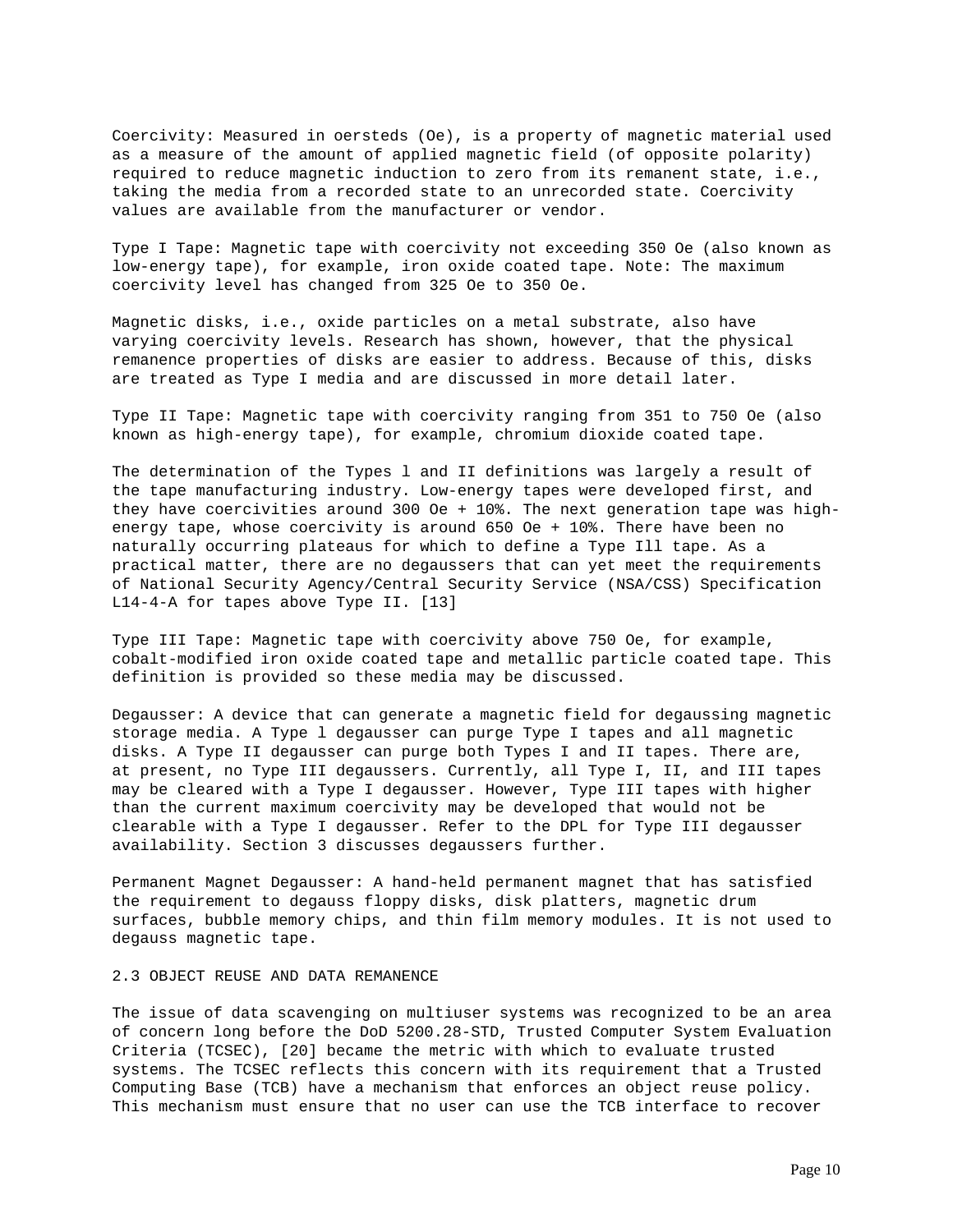another user's data from recycled storage media (e.g., memory or disk pages). Object reuse in trusted computing systems is comparable (in most respects) to "clearing."

Object reuse can be implemented so that the address space that contained the object (file) is cleared upon deallocation (the net result is that unallocated address space is cleared) or upon allocation (the net result is that unallocated address space may contain data residue). (Note: There are other ways to implement object reuse which do not involve clearing.) Information from a common data storage pool cannot normally be retrieved through the keyboard.

Some comparisons have been made between trusted systems that satisfy the object reuse requirement and overwrite programs that do only clearing or purging; however, it should be noted that overwrite programs cannot be trusted in the same sense as trusted systems. This is primarily because of the environment in which overwrite programs must operate.

Trusted systems are designed with an object reuse mechanism that is protected and supported by the TCB, substantiating the degree of trust placed in the object reuse mechanism. Commercially available overwrite programs are usually designed to operate on several different systems and are not evaluated with the same rigor as trusted systems; however, any overwrite program should be protected from unauthorized modification. These two security features provide a similar aspect of data confidentiality but satisfy different computer security requirements.

## 3 DEGAUSSERS

DoD 5200.28-M requires that degaussing equipment be tested and approved by a laboratory of a DoD component or a commercial testing laboratory where the evaluation tests may be certified. Test methods and performance criteria are promulgated in DoD 5200.28-M. National Security Agency/Central Security Service (NSA/CSS) Specification L14-4-A, Magnetic Tape Degausser, [13] is an updated version of DoD 5200.28-M degausser testing requirements. The NSA/CSS has ensured that degausser testing criteria are current by publishing NSA/ CSS Specification L14-4-A.

## 3.1 A PRIMER

Data are stored in magnetic media by making very small areas called magnetic domains change their magnetic alignment to be in the direction of an applied magnetic field. This phenomena occurs in much the same way that a compass needle points in the direction of the earth's magnetic field. Degaussing, commonly called erasure, leaves the domains in random patterns with no preference to orientation, thereby rendering previous data unrecoverable. There are some domains whose magnetic alignment is not randomized after degaussing. The information that these domains represent is commonly called magnetic remanence. Proper degaussing will ensure that there is insufficient magnetic remanence to reconstruct the data.

Erasure via degaussing may be accomplished in two ways: in AC erasure, the media is degaussed by applying an alternating field that is reduced in amplitude over time from an initial high value (i.e., AC powered); in D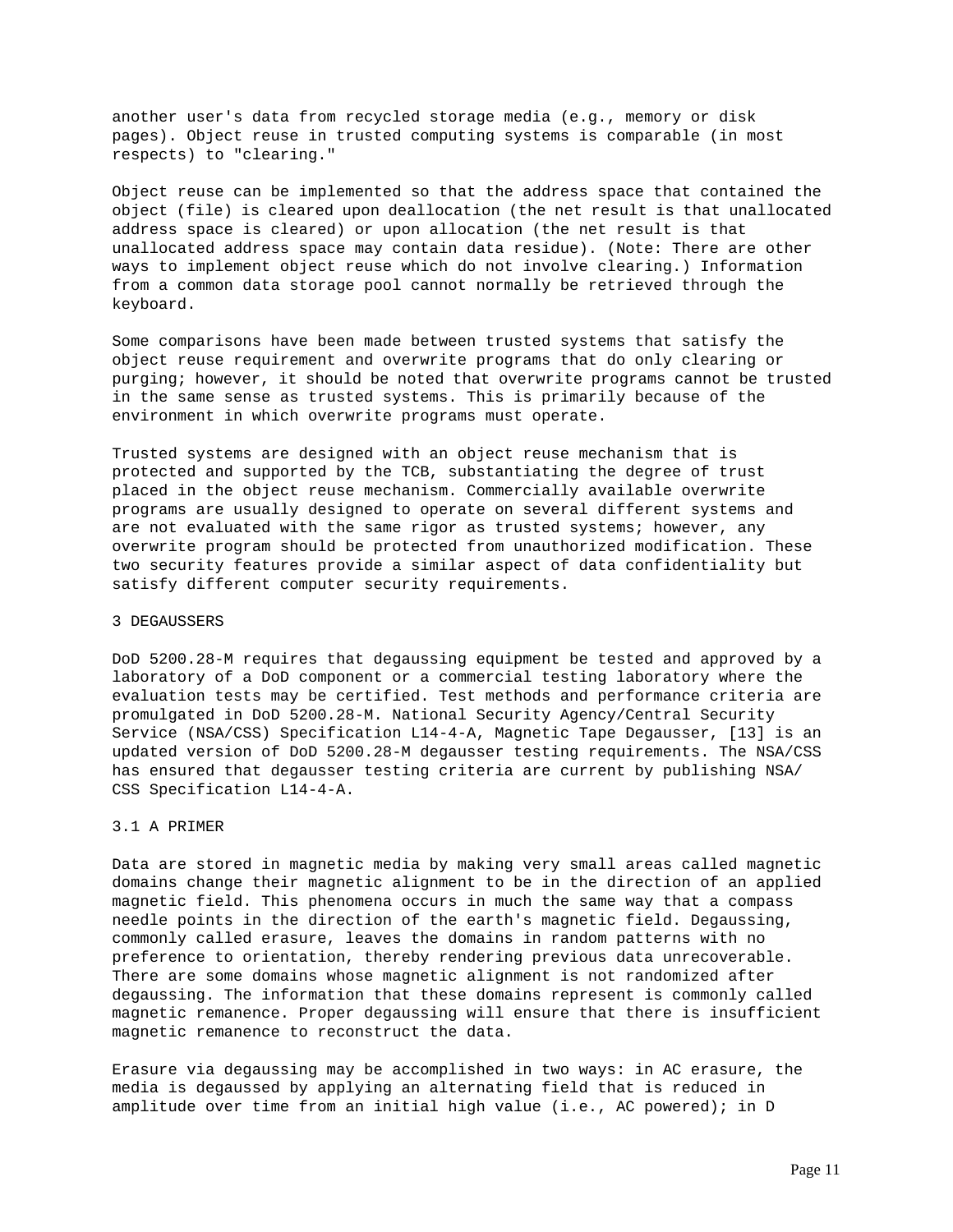erasure, the media is saturated by applying a unidirectional field (i.e., DC powered or by employing a permanent magnet).

## 3.2 DEGAUSSER TESTING

The DoD has adopted the National Security Agency security standard for degaussing equipment, which requires degaussers to reduce a special worst-case analog test signal by 90 decibels (db). More simply stated, degaussing must reduce the test signal to one billionth (1 part in 109) of its original strength. However, the signals recorded on magnetic media are easier to erase than the worst-case test signal. This signal is a test signal that magnetically saturates a tape and is set forth in references 1 and 13. After the test signal is recorded on the tape, the tape is degaussed and the residual signal is evaluated against the 90 db standard. This quantifies degausser effectiveness.

# 3.3 LABELING TAPES

It is difficult to distinguish the different types of magnetic tape from appearance alone. For this reason, it is recommended that responsible personnel ensure that type labels (i.e., Type I, II, or III) are applied to the tape reels upon initial use. The label should remain on the reel until the tape is cut from the reel or the reel is destroyed.

In some cases, adding another label to the tape could introduce the possibility of operator error in shops where the reel is already crowded with labels. Some facilities require the security officer to use the manufacturer's label to determine tape coercivity. In any case, strict inventory controls should be in place to ensure that tapes can be identified by type so the correct purge procedure is used.

#### 3.4 DEGAUSSER PRODUCTS LIST (DPL)

The list of magnetic degaussers that satisfy the requirements in NSA/CSS Specification L14-4-A is included in the NSA's Information Systems Security Products and Services Catalogue [10] as the DPL. The catalogue is updated quarterly and is available through the U.S. Government Printing Office.

#### 3.5 DEGAUSSING EQUIPMENT FAILURE

Because of the possibility of equipment failure, degaussing equipment should be periodically tested to verify correct operation throughout the life cycle of the equipment. Preventive maintenance should be done on a regular schedule to preclude mechanical or electrical problems. Some manufacturers have maintenance contracts and recommended maintenance schedules to ensure the integrity of the degaussing procedure.

To provide a rough estimate of degausser effectiveness, an on-site test of generated magnetic field strength may be done by using a gaussmeter for some models of Type I degaussers. (Some Type I degaussers cannot be tested in this manner because the degaussing field is not accessible.) However, a more extensive test is required to maintain an adequate degree of assurance that the degausser is operating correctly.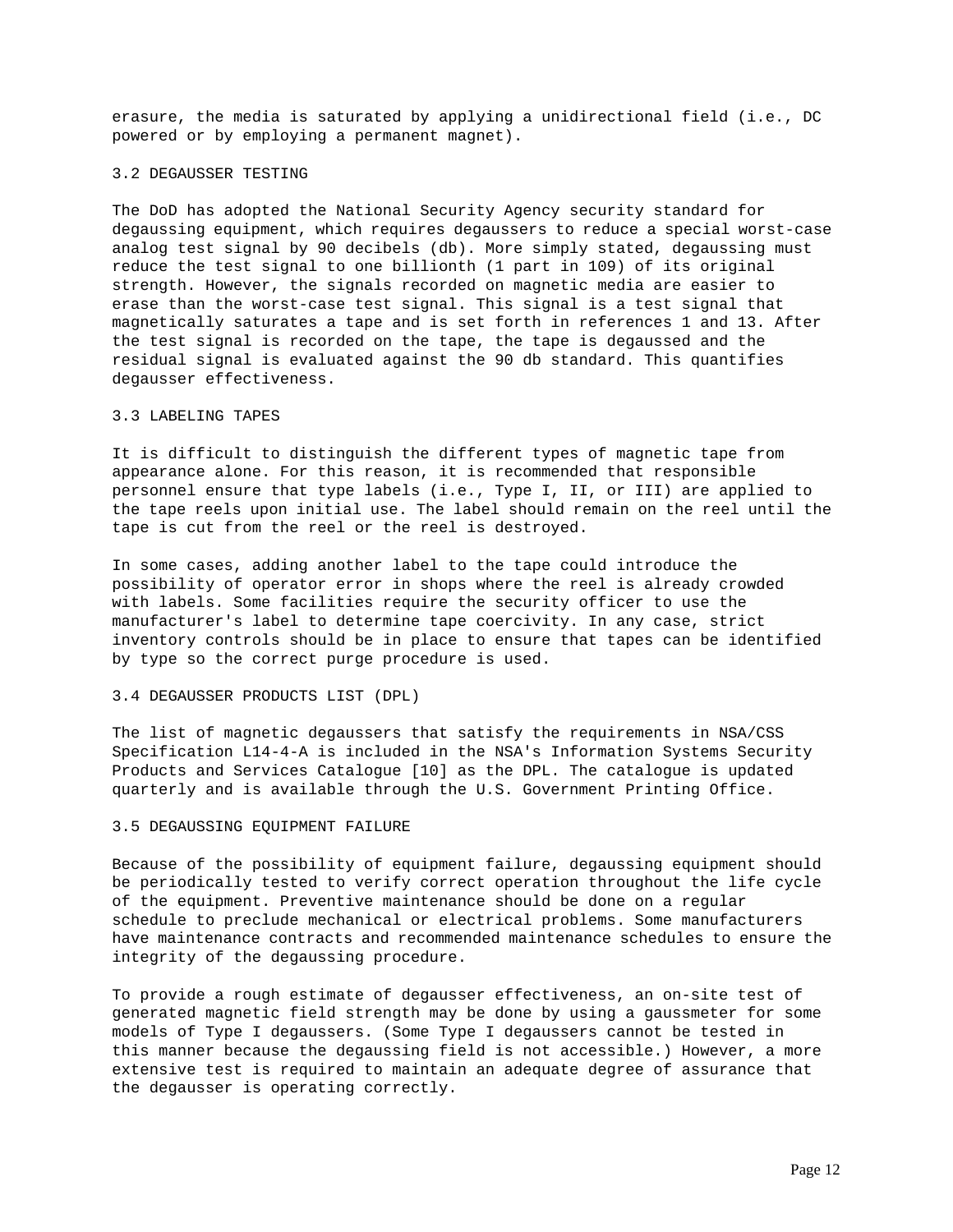Both Type I and II degaussers may be periodically tested more extensively by testing against the 90 db test signal strength reduction requirement in NSA/ CSS Specification L14-4-A using the following procedure: have the tape prerecorded with the specified test signal (in a testing laboratory), degauss the tape, then return the tape to the laboratory where it can be tested for the remanent signal level. [13] Check with local authorities or engineering personnel to determine if such a service is available to your organization. There are two companies listed in the DPL, Integra Technologies Corporation and Data Security, Incorporated, that can test an installed degausser's effectiveness.

Although this periodic test is not a DoD requirement, it is highly recommended. After a degausser is installed, it should be tested periodically (approximately every six months) for its first two years of operation. This data can be used to develop a histogram of the degausser's operation. Based on this information, an informed decision can be made about extending the interval between testing, e.g., every 9 months, yearly, every 18 months, etc.

Note that it is erroneous to assume that even a newly installed degausser, let alone a degausser several years old, is providing sufficient erasure. It is not prudent to rely upon one DoD evaluation of the degausser manufacturer's product line because of possible product failure.

## 4 RISK CONSIDERATIONS

Many risks should be considered when reuse or release of AIS storage media is anticipated. AIS security personnel, operations personnel, users, and other designated responsible persons should be aware of these risks before attempting to declassify or make any decision to release storage media.

## 4.1 DESTINATION OF RELEASED MEDIA

The risk of compromise of sensitive data increases when AIS storage media is released for any reason outside of the controlled environment. Personnel should consider the media's destination when evaluating this risk.

#### 4.2 EFFECTS OF HEAT AND AGE

Version 1 of this document reported that magnetic media stored for either an extended period of time or under high temperature conditions (120 degrees Fahrenheit or greater) becomes more difficult to degauss or erase. Additional research is in progress to validate the effects of heat and age on the erasure process. [14]

## 4.3 MECHANICAL STORAGE DEVICE EQUIPMENT FAILURE

Some of the early disk drives required manual alignment of read/write heads. The effectiveness of an overwrite on this technology base may be reduced because of equipment failure or mechanical faults, such as misalignment of read/write heads. Hardware preventive maintenance procedures should be done on schedule, and records should be maintained in an effort to prevent this problem.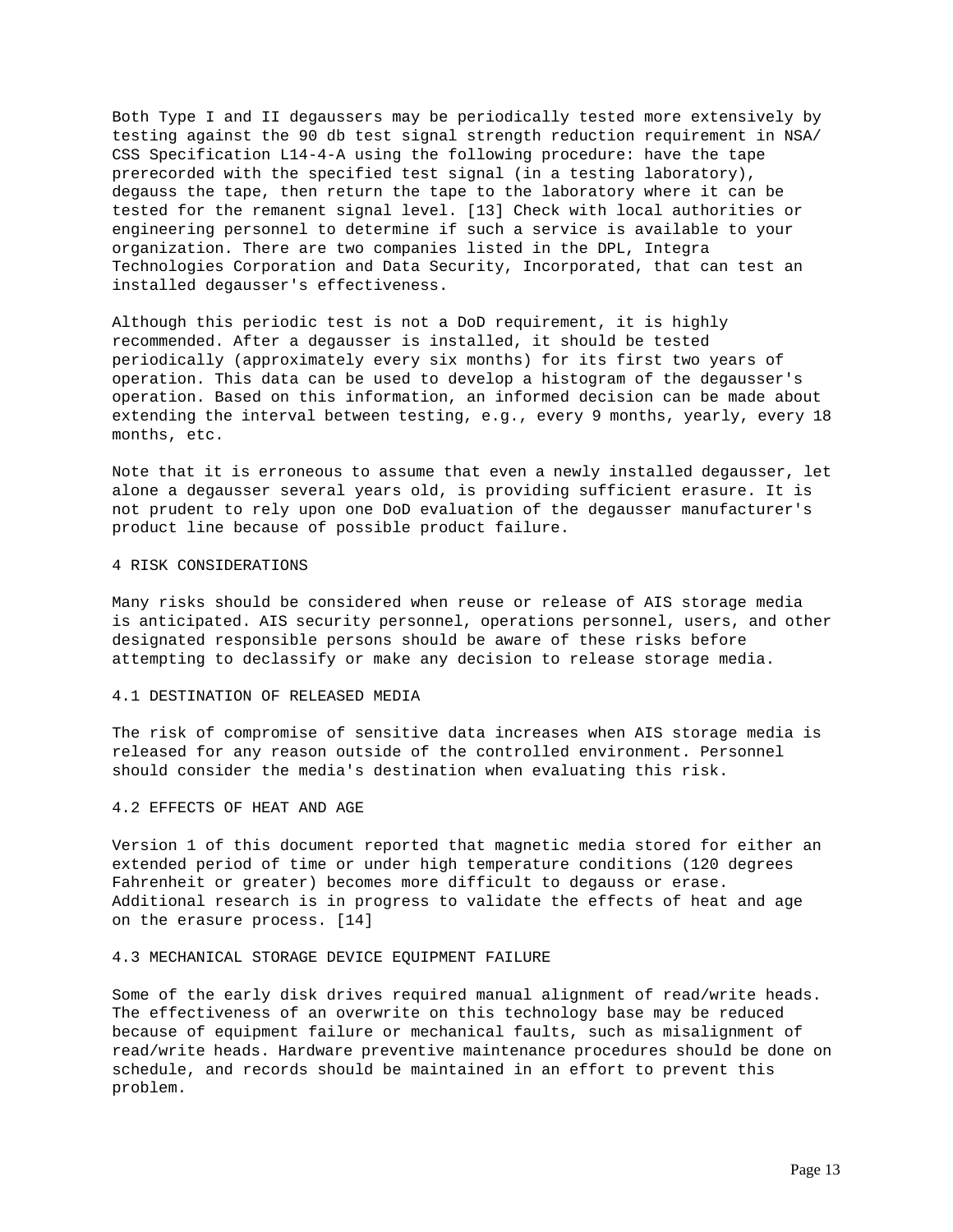## 4.4 STORAGE DEVICE SEGMENTS NOT RECEPTIVE TO OVERWRITE

A compromise of sensitive data may occur if media is released when an addressable segment of a storage device (such as unusable or "bad" tracks in a disk drive or inter-record gaps in tapes) is not receptive to an overwrite. As an example, a disk platter may develop unusable tracks or sectors; however, sensitive data may have been previously recorded in these areas. It may be difficult to overwrite these unusable tracks. Before sensitive information is written to a disk, all unusable tracks, sectors, or blocks should be identified (mapped). During the life cycle of a disk, additional unusable areas may be identified. If this occurs and these tracks cannot be overwritten, then sensitive information may remain on these tracks. In this case, overwriting is not an acceptable purging method and the media should be degaussed or destroyed.

#### 4.5 OVERWRITE SOFTWARE AND CLEARING

Overwriting is an effective method of clearing data. In an operational system, an overwrite of unassigned system storage space can usually accomplish this, provided the system can be trusted to provide separation of system resources and unauthorized users. For example, a single overwrite of a file (or all system storage, if the circumstance warrants such an action) is adequate to ensure that previous information cannot be reconstructed through a keyboard attack. Note: Simply removing pointers to the file will not generally render the previous information unrecoverable. Software used for clearing should be under strict configuration controls. See A Guide to Understanding Configuration Management in Trusted Systems for additional information on this subject. [7]

## 4.6 OVERWRITE SOFTWARE AND PURGING

The DoD has approved overwriting and degaussing for purging data, although the effectiveness of overwriting cannot be guaranteed without examining each application. If overwriting is to be used in a specific application, software developers must design the software such that the software continues to write to all addressable locations on the media, in spite of intermediate errors. All such errors in usable sectors should be reported with a listing of current content. In addition, unusable sectors must be completely overwritten, because the unusable sector list will not show whether the sector ever contained any sensitive data. If any errors occur while overwriting or if any unusable sector could not be overwritten, then degaussing is required.

There are additional risks to trusting overwrite software to purge disks. The environment in which the software must operate is difficult to constrain. For this reason, care must be exercised during software development to ensure the software cannot be subverted. The overwrite software should be protected at the level of the media it purges, and strict configuration controls should be in place on both the operating system the software must run under and the software itself. The overwrite software must be protected from unauthorized modification. [7]

## 4.7 CONTRACTUAL OBLIGATION

Leased equipment containing non-removable magnetic storage media should not be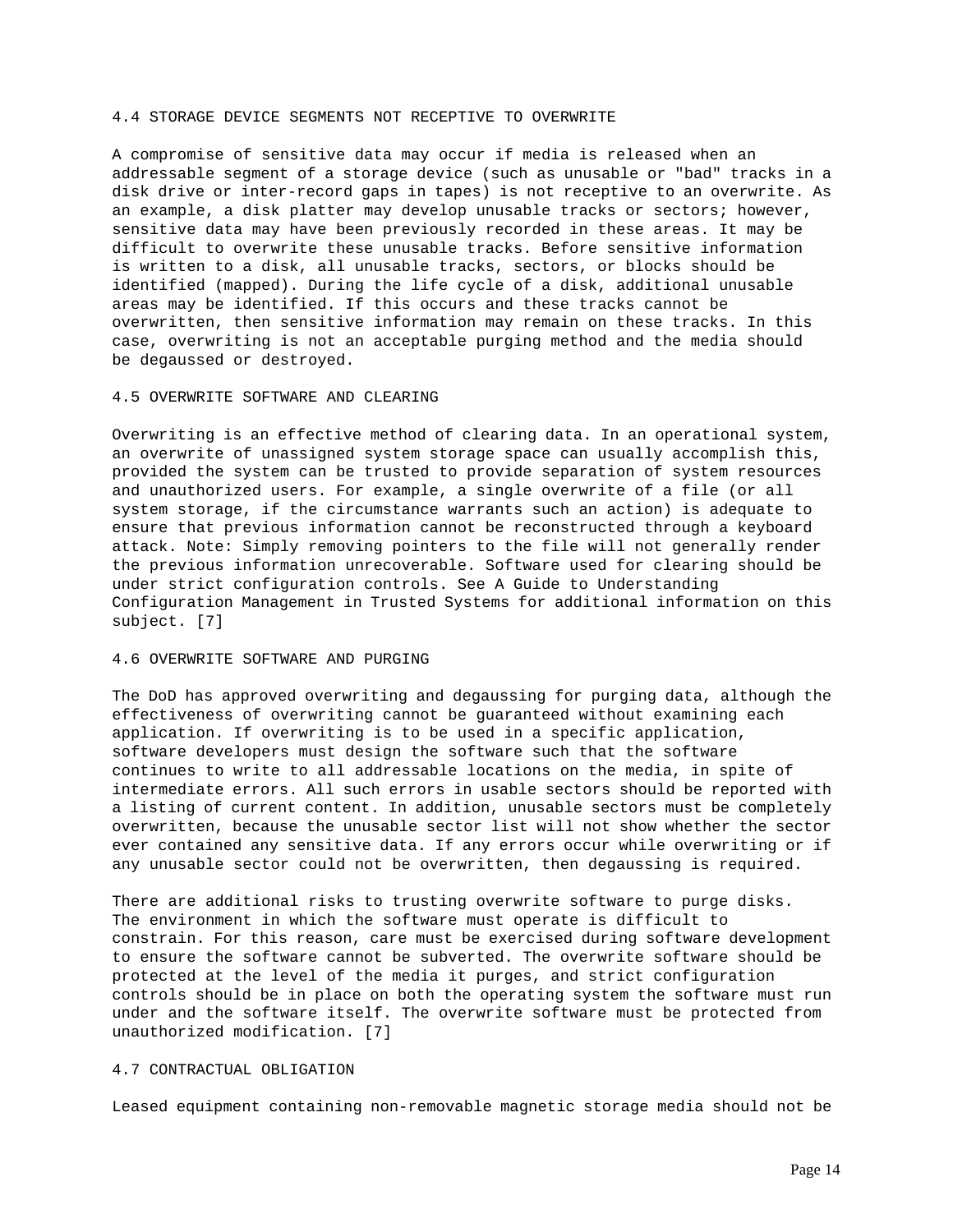returned to the vendor unless the media is declassified using an approved procedure. Problems may be encountered obtaining warranty repair service or returning the equipment at termination of lease. Contractual maintenance agreements should address the issue of degaussed media and its effect on equipment warranties.

## 4.8 MAINTENANCE

Proper purging is especially important in relation to maintenance, whether routine or not. Purge procedures should be conducted and the device declassified before uncleared personnel undertake maintenance actions. If purging is impractical, prohibitively expensive, or could destroy the device, then precautions should be taken to reduce the threat to sensitive information on the device. Maintenance actions should be observed by an individual who has been provided with guidance so that improper actions can be discerned and unauthorized disclosure can be prevented.

If test and diagnostic equipment (T & DE) is used on an AIS that has not been purged, there is a possibility that the T & DE can capture sensitive information. To prevent unauthorized disclosure, the T & DE should either be purged after use or remain safeguarded at the highest level of information resident on the AIS.

For example, if a sensitive disk drive is serviced, the escort official should know that the maintenance person is not allowed to remove the damaged disk from the facility. The escort also should be capable of identifying when a maintenance person has altered the protective characteristics of the device.

#### 4.9 DATA SENSITIVITY

AIS storage media may have contained information so sensitive that authorities decided to never allow declassification of the AIS or its storage media. Examples of such sensitive information are communications security (COMSEC) information marked CRYPTO or Single Integrated Operational Plan (SIOP) information. In these cases, the holder of the media should not attempt to declassify or release the media except as directed by proper organizational approving authorities. [9] Destruction may be the only alternative to indefinite storage of such highly sensitive media.

## 4.10 DEGAUSSING

Although degaussing is the best method for purging most magnetic storage media, it is not without risk. Degaussers can be used improperly. For example, the media may be removed before the degaussing cycle is complete. Also, degaussers can fail or have a reduced capability over time. Good degausser design can alleviate much, but not all, of this risk. This risk can be mitigated by periodic testing (see Section 3.5, "Degaussing Equipment Failure").

Mistakenly using a Type I degausser to purge Type II tape is another risk. Type I degaussers cannot purge Type II tape. Magnetic tape should have a label applied to the reel that identifies the coercivity of the media, because coercivity cannot always be distinguished by physical appearance. Strict inventory controls should be in place to ensure tapes can be identified by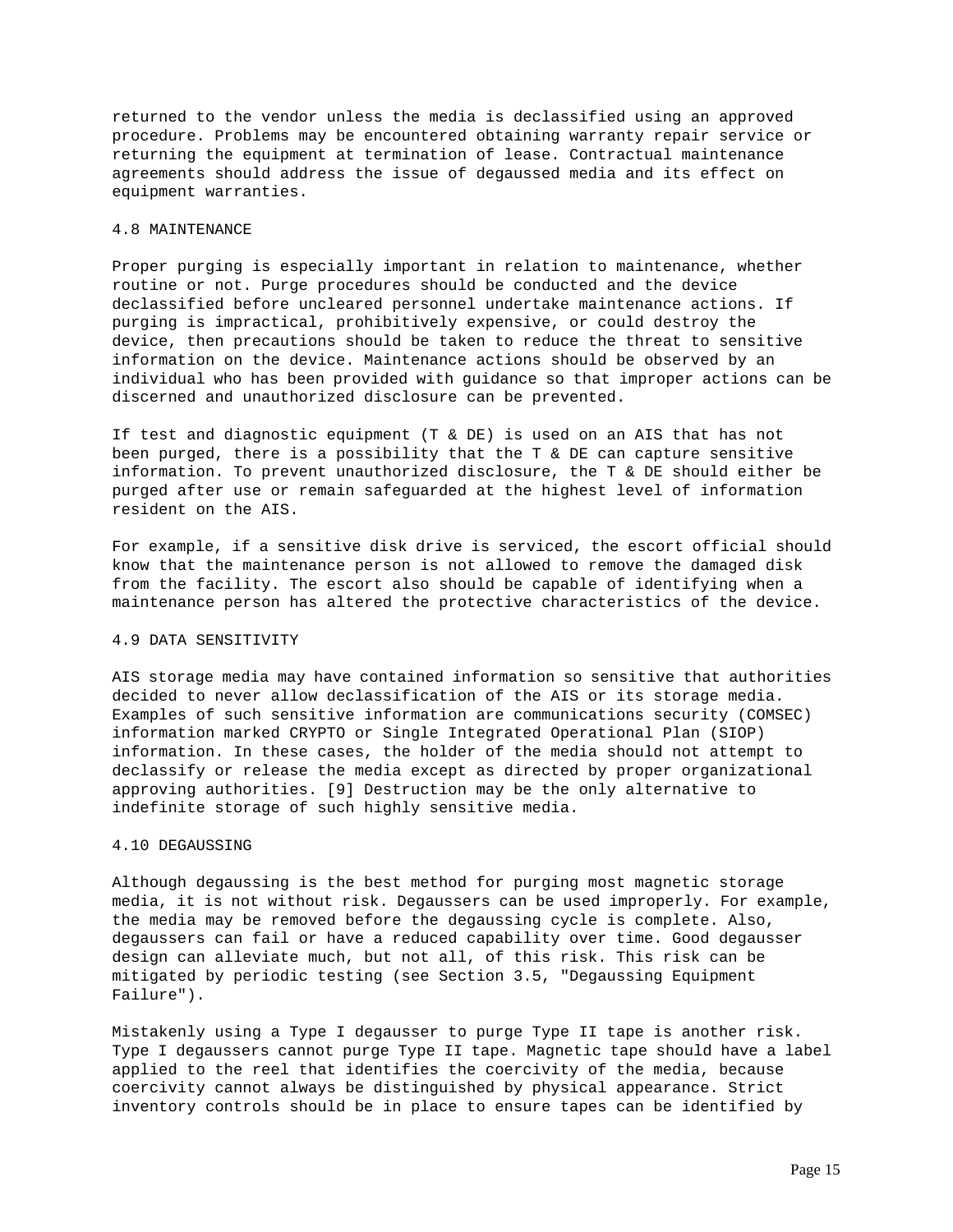type so the correct purge procedure is used. If type labels are used, they should not be removed from the reel unless the tape is cut from the reel or the reel itself is destroyed. Labels that show classification should not be removed from the reel until the media is declassified. See Section 3.3, "Labeling Tapes," for more information about labels.

#### 5 STANDARDS

## 5.1 GENERIC PROCEDURES

There are two primary procedures allowed by DoD policy for clearing and purging AIS memory and secondary storage media that have processed sensitive information: overwriting and degaussing. [1] Other procedures are media specific and this section details them where appropriate. The need for destruction arises when the media reaches the end of its useful life.

# 5.1.1 OVERWRITING

Overwriting is a process whereby unclassified data are written to storage locations that previously held sensitive data. To satisfy the DoD clearing requirement, it is sufficient to write any character to all data locations in question. To purge the AIS storage media, the DoD requires overwriting with a pattern, then its complement, and finally with another pattern; e.g., overwrite first with 0011 0101, followed by 1100 1010, then 1001 0111. The number of times an overwrite must be accomplished depends on the storage media, sometimes on its sensitivity, and sometimes on differing DoD component requirements. In any case, a purge is not complete until a final overwrite is made using unclassified data.

#### 5.1.2 DEGAUSSING

Degaussing is a process whereby the magnetic media is erased, i.e., returned to its initial virgin state. To satisfy the DoD requirement on degaussing a classified magnetic tape, the degausser must have met DoD testing requirements as discussed in Section 3, "Degaussers."

## 5.1.3 DESTRUCTION

It is good practice to purge media before submitting it for destruction. Media may generally be destroyed by one of the following methods. (Although approved methods, options d and e use acid, which is dangerous and excessive, to remove recording surfaces. Options a, b, and c are recommended over d and e.)

 a. Destruction at an approved metal destruction facility, i.e., smelting, disintegration, or pulverization. b. Incineration. c. Application of an abrasive substance (emery wheel or disk sander) to a magnetic disk or drum recording surface. Make certain that the entire recording surface is completely removed before disposal. Also, ensure proper protection from inhaling the abraded dust. d. Application of concentrated hydriodic acid (55% to 58% solution) to a gamma ferric oxide disk surface. Acid solutions should be used in a well-ventilated area only by qualified personnel.

e. Application of acid activator Dubais Race A (8010 181 7171) and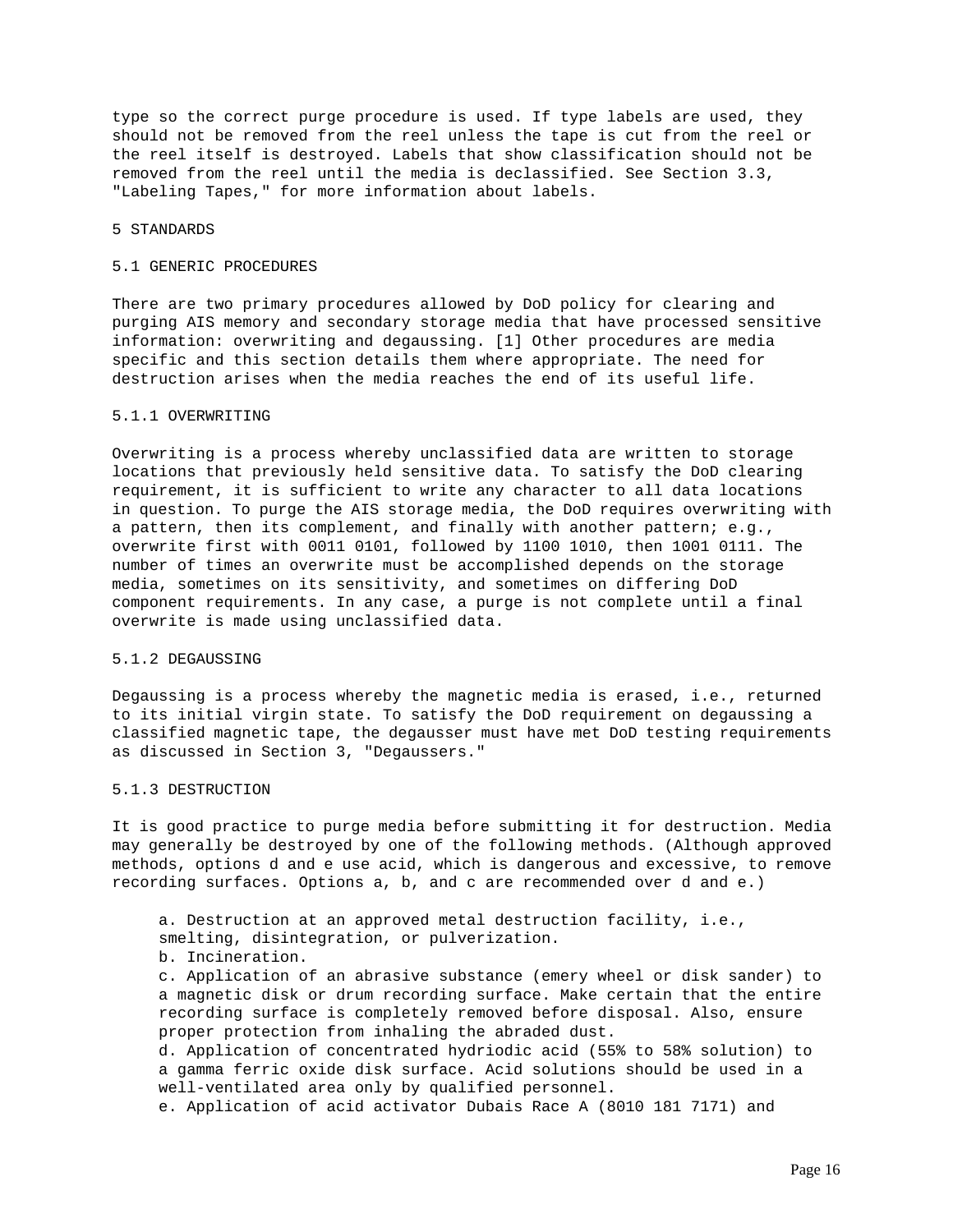stripper Dubais Race B (8010 181 7170) to a magnetic drum recording surface. Technical acetone (6810 184 4796) should then be applied to remove residue from the drum surface. The above should be done in a well-ventilated area, and personnel must wear eye protection. Extreme caution must be observed when handling acid solutions. This procedure should be done only by qualified and approved personnel.

For additional information on destruction techniques and emergency destruction, see Institute for Defense Analyses (IDA) Report R-321, Emergency Destruction of Information Storing Media. [6]

## 5.2 SPECIFIC PROCEDURES

DoD 5200.28-M provides accepted DoD procedures to clear, purge, declassify, and destroy storage media. This section, "Standards," is a reflection of those procedures but does not provide the entire procedure (e.g., use three overwrites to purge disks). This is because these standards are evolving and this document, A Guide to Understanding Data Remanence in Automated Information Systems, is not to be construed as replacing policy.

# 5.2.1 MAGNETIC TAPES

Although overwriting can be used for clearing this media, the method is time consuming and generally never used. Also, inter-record gaps may preclude proper clearing. A better method for clearing Type I, II, and III tapes is degaussing with a

Type I or Type II degausser. This procedure is considered acceptable for clearing, but not purging, all types of tapes.

Degaussing with an appropriate degausser is the only method the DoD accepts for purging this media. Specifically, a Type I degausser can purge only Type I tapes, and Type II degaussers can purge Types I and II tapes. No degausser presently exists that is capable of purging Type III tapes in accordance with NSA/CSS Specification L14-4-A.

## 5.2.2 MAGNETIC HARD DISKS

The DoD has approved both overwriting and degaussing as methods to clear or purge this media. See Section 4, "Risk Considerations," and DoD 5200.28-M for additional information. Degaussed disks will generally require restoration of factory installed timing tracks. Type I degaussers and approved hand-held magnets can purge this media up to a coercivity level of 1100 oersteds. If hand-held magnets are used, then the magnet must be placed in almost direct contact with the disk, separated by only a tissue to prevent scratching the disk. Sometimes it is possible to insert the magnet between the platters without disassembling them. As a practical matter, if the drive must be disassembled, it is usually easier to destroy the platters than to degauss and then reinstall them.

Recently completed research has indicated that degaussing is an effective method to purge rigid disk media. Large cavity degaussing equipment can be used to erase the data from sealed disk packs and Winchester style hard disk drives while the platters remain in the drive. Care must be exercised to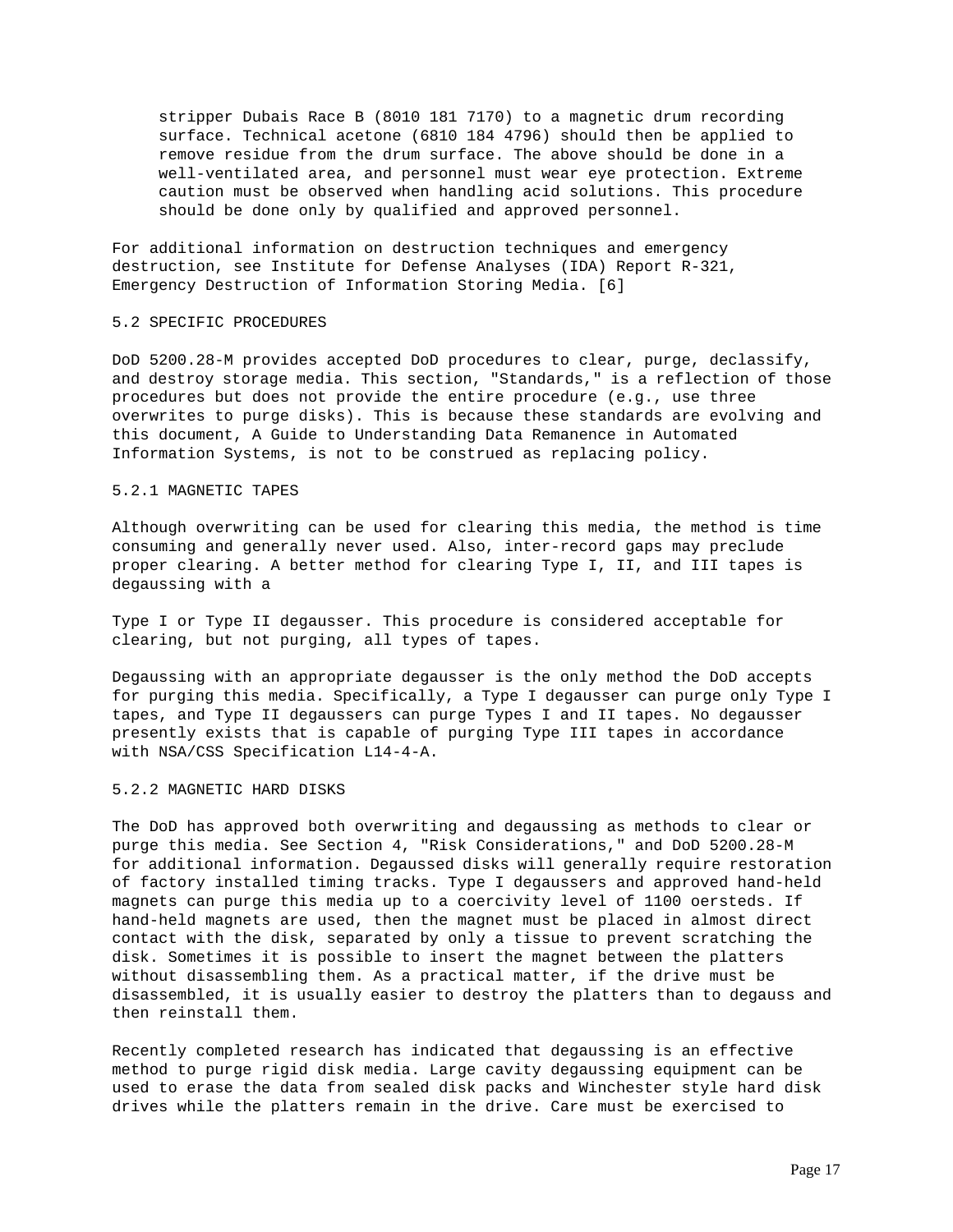ensure that the disk drive is not encased in a material that conducts a magnetic field. Research has shown that aluminum housings on Winchester disk drives attenuate the degaussing field by only about 2 db. Operational guidance is now being developed for the DoD.

## 5.2.3 MAGNETIC DRUMS

The DoD has approved both overwriting and degaussing as methods to clear or purge this media. See Section 4, "Risk Considerations," and DoD 5200.28-M for additional information. Type l degaussers and approved hand-held magnets can purge this media, with the latter being the only practical alternative.

# 5.2.4 MAGNETIC FLOPPY DISKS AND CARDS

The DoD has approved overwriting for clearing, but not purging, magnetic floppy disks. Degaussing is the preferred method. The technology of magnetic cards is old and not generally used. Degaussing with Type I degaussers or approved hand-held magnets is the only DoD accepted method of purging floppy disks and cards, regardless of their coercivity. See DoD 5200.28-M for additional information.

# 5.2.5 MAGNETIC CORE MEMORY

The DoD has approved both overwriting and degaussing as methods to clear or purge magnetic core memory. Type I degaussers and hand-held magnets can purge this media. See DoD 5200.28-M for additional information.

## 5.2.6 PLATED WIRE MEMORY

There are restrictions on overwriting magnetic plated wire memory based on the amount of time that information was resident in the same memory location. See DoD 5200.28-M for additional information.

## 5.2.7 THIN FILM MEMORY

The DoD has approved both overwriting and degaussing as methods to clear or purge thin film memory. Type l degaussers and approved hand-held magnets can purge this media.

#### 5.2.8 MAGNETIC BUBBLE MEMORY

The DoD has approved both overwriting and degaussing as methods to clear or purge magnetic bubble memory. An alternative procedure for magnetic bubble memory modules that have been designed with a built-in bias voltage control is to adjust (i.e., raise) the bias voltage to a level that would cause the collapse of all the magnetic bubbles. On some bubble devices a chip erase is invoked by pulsing the z-coil. If the memory was designed with a bias control, information will be available from the vendor on the correct bias voltage level to apply to cause the collapse of all the magnetic bubbles. Type l degaussers and approved hand-held magnets can purge this media. Degaussed bubble memory will generally require re-initialization with programs available from the manufacturer. Bubble memory has not been shown to exhibit any magnetic remanence after application of any of these purging methods.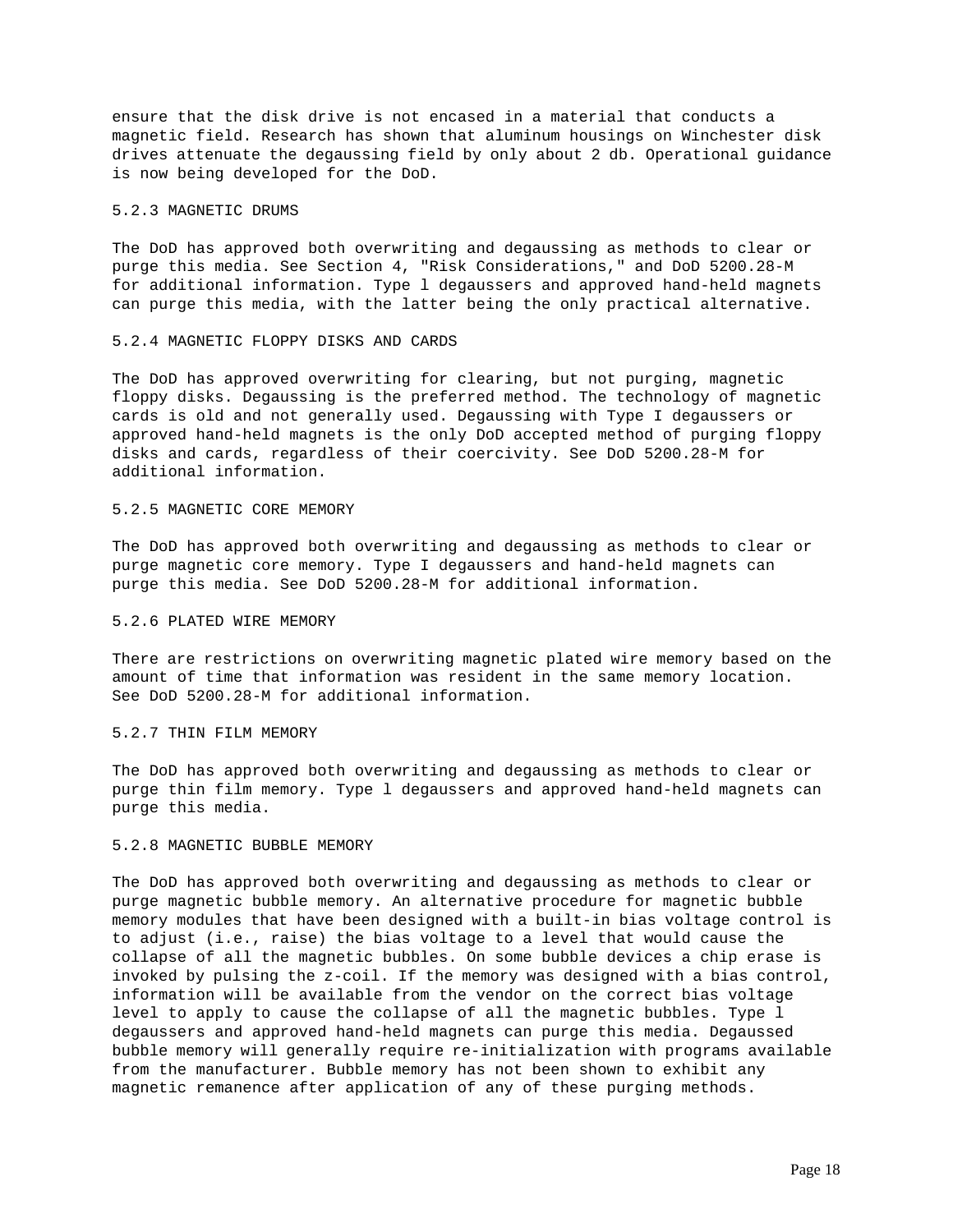#### 5.2.9 RANDOM ACCESS MEMORY (RAM)

The DoD has approved both overwriting and removal of power as methods to clear or purge RAM. See DoD 5200.28-M for additional information.

5.2.10 READ ONLY MEMORY (ROM)

Because data is permanently stored in ROM, clearing and purging this media has no relevance. See DoD 5200.28-M for additional information.

5.2.11 ERASABLE PROGRAMMABLE READ ONLY MEMORY (UVPROM)

The DoD has approved the use of ultraviolet light to clear or purge UVPROM. See DoD 5200.28-M for additional information.

5.2.12 ELECTRICALLY ERASABLE READ ONLY MEMORY (EEPROM)

The DoD has approved different forms of overwriting (e.g., single-step chip erase, individual overwriting, etc.) as methods to clear or purge EEPROM. See DoD 5200.28-M for additional information.

6 OTHER STORAGE AND OVERWRITE TECHNOLOGY

#### 6.1 OPTICAL DISKS

The following are examples of optical disks: CD-ROM (Read-Only), WORM (Write-Once-Read-Many), and magneto-optical (Read-Many-Write-Many). Currently, no procedures exist that are considered adequate to ensure purging of these media. Magneto-optical disk technology uses a combination of laser optics and magnetics to obtain data densities far surpassing those of magnetic disks alone. Magneto-optical disks can be cleared by a single overwrite, although purging by overwrite is not considered adequate.

6.2 FERROMAGNETIC RAM

This technology couples magnetics with semiconductor random access memory to provide data retention after power is removed. There have been no standards published providing procedures to ensure clearing or purging of these media. However, consistency with all other types of storage media would dictate that a single overwrite is sufficient for clearing.

## 6.3 DISK EXERCISERS

As noted earlier in Section 4.6, "Overwrite Software and Purging," many drawbacks exist to using overwrite software for purging disks. Some of these drawbacks are not applicable to disk exercisers, which use a dedicated operating system. Winchester disk manufacturers use disk exercisers to do as their name implies-put Winchester disk drives through their paces. To purge a Winchester drive, the Winchester unit must be plugged into the disk exerciser. The disk exerciser is able to write to any part of a disk regardless of whether the operating system labeled the sector unusable. Some of these "exercisers" also have the capability of writing at different frequencies. This makes them a more effective alternative to overwrite software; however, their ability to purge disks has not been tested.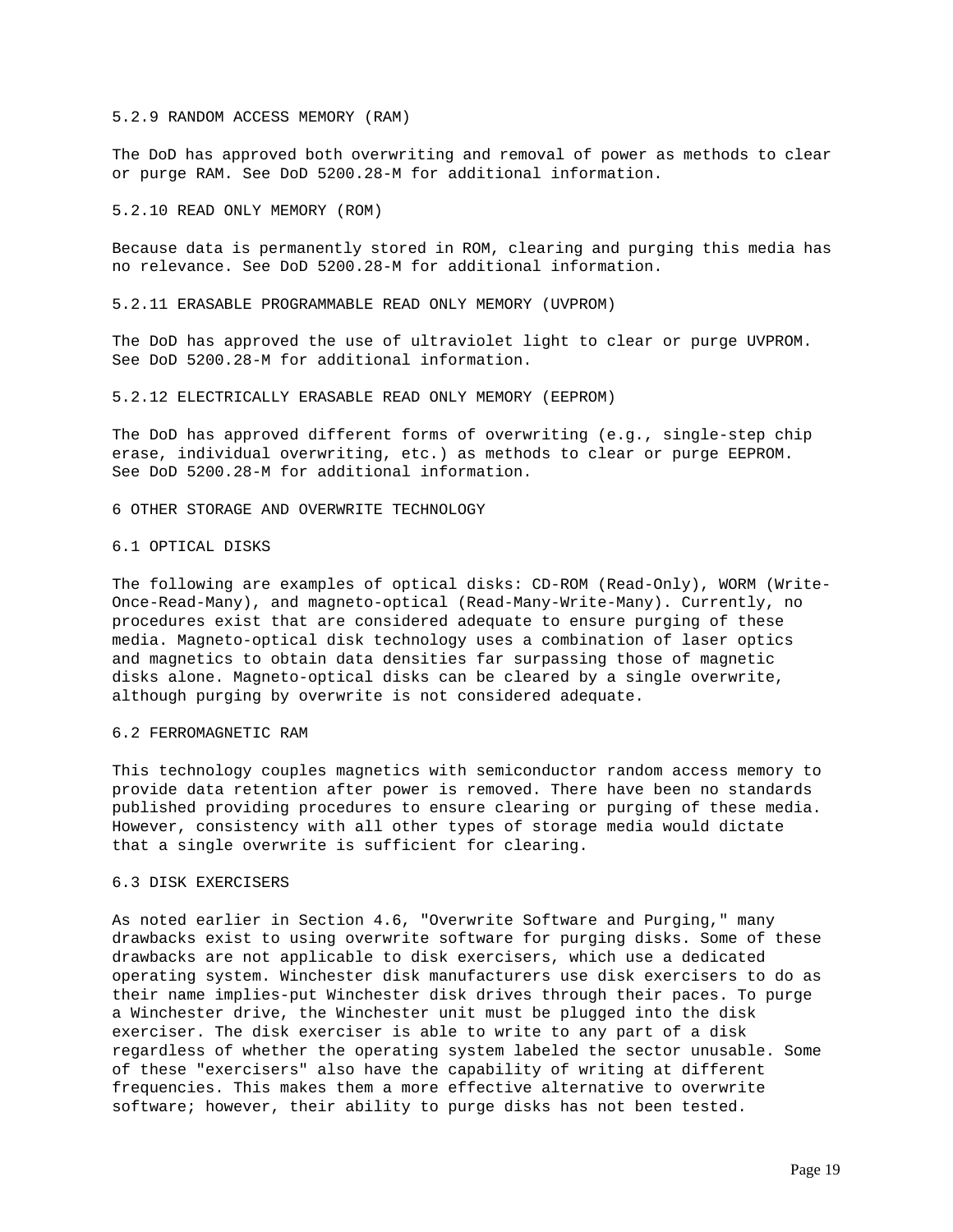# 7 FUTURE DIRECTIONS

Several areas in data remanence can benefit from more investigation. After the adequacy of overwrites to ensure purging is determined, the use of disk exercisers for the purging of magnetic disks should be researched. Because of the increasing use of magneto-optical disks, research should be initiated on methods to purge this media also.

A good primer on magnetic coatings used for disks and tapes is Particulate Magnetic Recording: A Review, by Michael P. Sharrock. [18] For a discourse on future storage trends, see Data Storage in 2000-Trends in Data Storage Technologies, by Mark H. Kryder. [12] The IEEE Transactions on Magnetics provides a wealth of information on the field of magnetics, with entire sections devoted to engineering-level discussions related to magnetic remanence in AIS storage media.

Announcements concerning cavity degaussers should be forthcoming. See the Degausser Products List for these announcements and for announcements about decisions concerning magnetic media degaussing.

DoD policy, procedures, and guidance need continual refinement to keep pace with the evolving storage technologies. Although there is no focal point responsible for ensuring erasure standards are current, various agencies have sponsored research that has ensured our erasure standards provide an adequate degree of security. This has caused duplication of effort at times, but it has also provided additional validation of earlier work. However, a focal point would ensure research is duplicated only when necessary. As storage technology advances and clear and purge procedures are developed and refined, this guideline will be periodically updated to reflect the changes. DoD 5200.28-M should be updated also.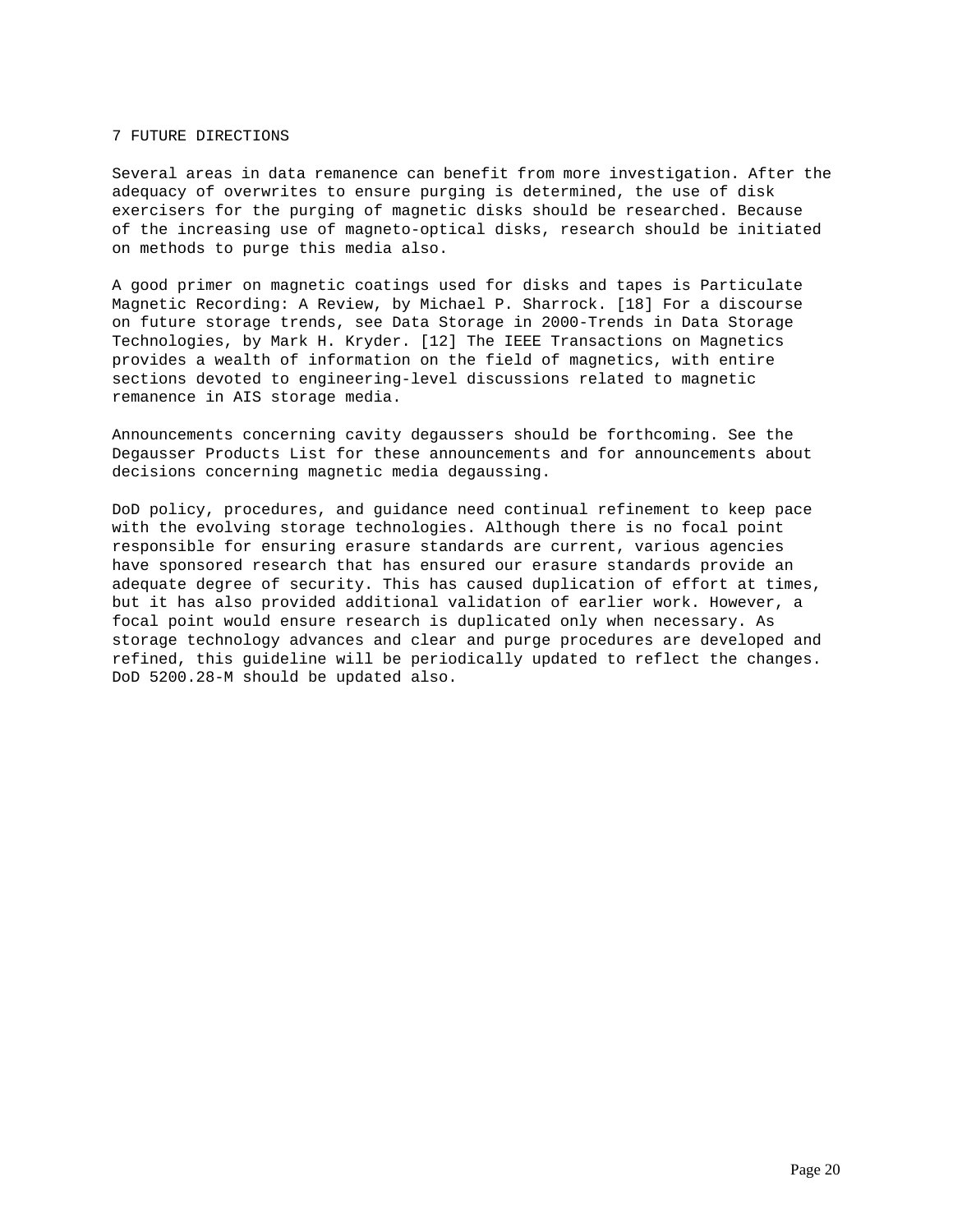## GLOSSARY

Automated Information System.

 An assembly of computer hardware, firmware, and/or software configured to collect, create, communicate, compute, disseminate, process, store, and/or control data or information.

#### AIS Storage Media.

 The physical substance(s) used by an AS system upon which data are recorded.

## Clearing AIS Storage Media.

 Removal of sensitive data from an AS at the end of a period of processing, including from AIS storage devices and other peripheral devices with storage capacity, in such a way that there is assurance, proportional to the sensitivity of the data, that the data may not be reconstructed using normal system capabilities, i.e., through the keyboard. An AIS need not be disconnected from any external network before a clear.

## Coercive Force.

 A negative or reverse magnetic force applied for reducing magnetic induction to zero.

## Coercivity.

 The amount of applied magnetic field (of opposite polarity) required to reduce magnetic induction to zero. It is often used to represent the ease with which magnetic media can be degaussed.

#### Configuration Control.

 The process of controlling modifications to the system's hardware, firmware, software, and documentation that provide sufficient assurance that the system is protected against the introduction of improper modifications before, during, and after system implementation. Compare "configuration management."

#### Configuration Management.

 The management of security features and assurances through control of changes made to a system's hardware, software, firmware, documentation, test, test fixtures and test documentation throughout the development and operational life of the system. Compare "configuration control."

#### Data.

 A representation of facts, concepts, information, or instructions suitable for communication, interpretation, or processing by humans or by an AIS.

## Declassification of AIS Storage Media.

 A procedure and an administrative decision to remove the security classification of the subject media.

### Degausser.

A device that can generate a magnetic field for degaussing magnetic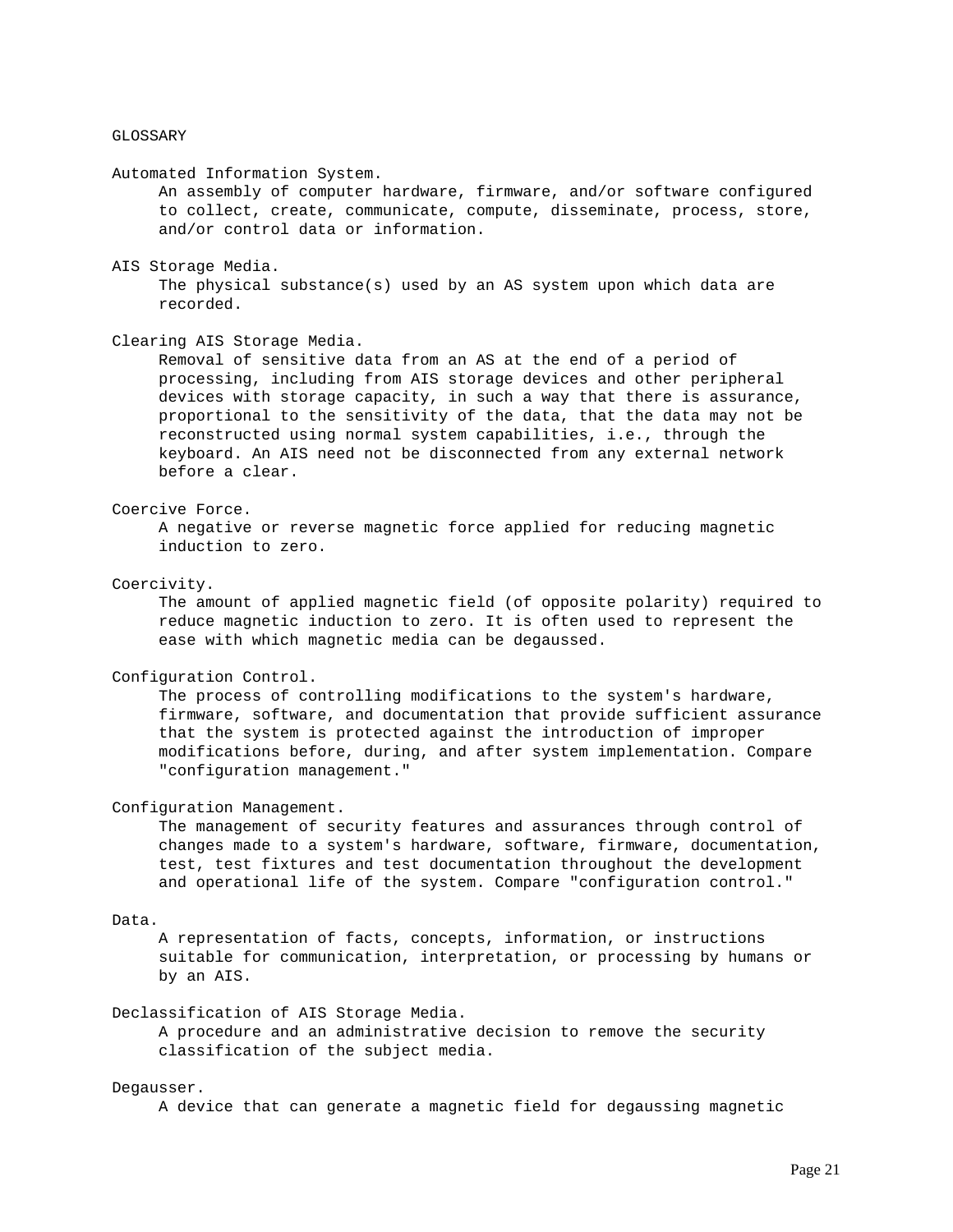storage media.

#### Degaussing.

 To reduce magnetic induction to zero by applying a reverse magnetizing field. Also called "demagnetizing."

#### Degausser Products List (DPL).

 A list of commercially produced degaussers that meet National Security Agency specifications as set forth in reference 13. The National Security Agency includes this list in their Information Systems Security Products and Services Catalogue.

## Designated Approving Authority (DAA).

 The official who has the authority to decide to accept the security safeguards prescribed for an AIS or the official who may be responsible for issuing an accreditation statement that records the decision to accept those safeguards. The DAA must be at an organizational level such that he or she has the authority to evaluate the overall mission requirements of the AIS and provide definitive directions to AIS developers or owners relative to the risk in the security posture of the AIS.

### Downgrade.

 A procedure and an administrative decision to reduce the security classification of the subject media.

#### Erasure.

A process by which data recorded on storage media is removed.

## Gauss.

 A unit measure of the magnetic flux density produced by a magnetizing force.

Information System Security Officer (ISSO).

 The person responsible to the DAA for ensuring that security is provided for and implemented throughout the life cycle of an AIS from the beginning of the system concept development phase through its design, development, operation, maintenance, and secure disposal.

Information Systems Security Products and Services Catalogue (INFOSEC Catalog).

 A catalog issued quarterly by the National Security Agency to assist in the selection of products and services that will provide an appropriate level of information security. The National Security Agency issues the DPL in this publication, which is available through the Government Printing Office.

## Inter-Record Gap.

The "area" between data records on a magnetic tape.

## Keyboard Attack.

 Data scavenging through resources available to normal system users, which may include advanced software diagnostic tools.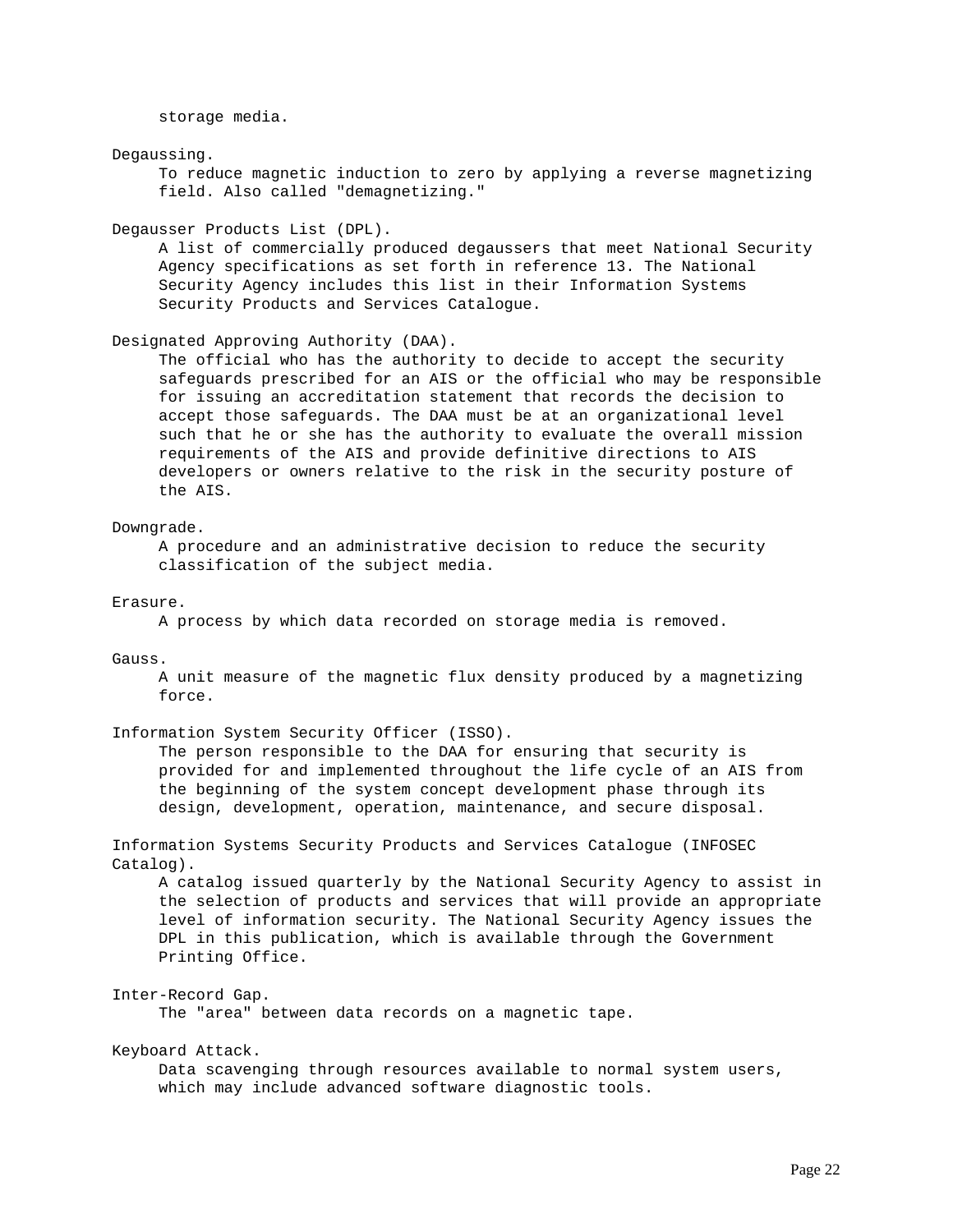Laboratory Attack. Data scavenging through the aid of what could be precise or elaborate equipment. Magnetic Field Intensity. The magnetic force required to produce a desired magnetic flux, given as the symbol H (see definition of "oersted"). Magnetic Flux. Lines of force representing a magnetic field. Magnetic Flux Density. The representation of the strength of a magnetic field, given as the symbol B (see definition of "gauss"). Magnetic Remanence. The magnetic flux density that remains in a magnetic circuit after the removal of an applied magnetic field. For discussion purposes, it is better to characterize magnetic remanence as the magnetic representation of residual information that remains on magnetic media after the media has been erased. Magnetic Saturation. The condition in which an increase in magnetizing force will produce little or no increase in magnetization. Object Reuse. The reassignment to some subject of a medium (e.g., page frame, disk sector, or magnetic tape) that contained one or more objects. To be securely reassigned, no residual data from the previously contained object(s) can be available to the new subject through standard system mechanisms. Oersted. A unit of magnetic field strength. Overwrite Procedure. A procedure to destroy data recorded on AIS storage media by recording patterns of unclassified data over the data stored on the media. Permanent Magnet Degausser. Hand-held permanent magnet that generates a magnetic field for degaussing magnetic storage media. Purge.

 The removal of sensitive data from an AIS at the end of a period of processing, including from AIS storage devices and. other peripheral devices with storage capacity, in such a way that there is assurance proportional to the sensitivity of the data that the data may not be reconstructed through open-ended laboratory techniques. An AIS must be disconnected from any external network before a purge.

### Remanence.

The residual information that remains on storage media after erasure.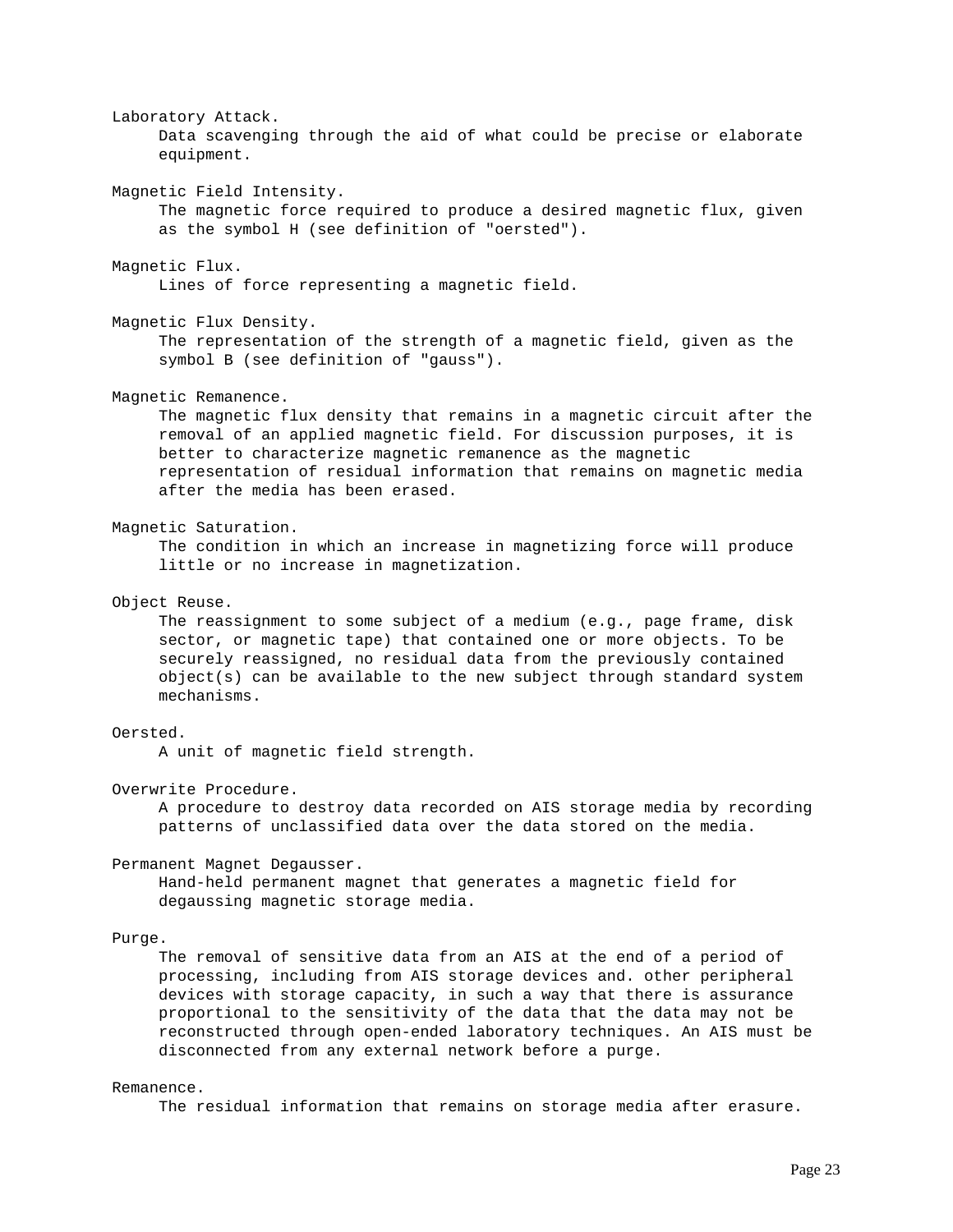# Scavenging.

 Searching through object residue (file storage space) to acquire unauthorized data.

Trusted Computer System Evaluation Criteria (TCSEC).

 A document published by the National Computer Security Center containing a uniform set of basic requirements and evaluation classes for assessing degrees of assurance in the effectiveness of hardware and software security controls built into systems. These criteria are intended for use in the design and evaluation of systems that will process and/or store sensitive or classified data. This document is DoD 5200.28-STD and is often called The Criteria or The Orange Book.

Trusted Computing Base (TCB).

 The totality of protection mechanisms within a computer system, including hardware, firmware, and software, the combination of which is responsible for enforcing a security policy. A TCB consists of one or more components that together enforce a unified security policy over a product or system. The ability of a TCB to correctly enforce a security policy depends solely on the mechanisms within the TCB and on the correct input by system administrative personnel of parameters (e.g., a user's clearance) related to the security policy.

Trusted Computing System.

 A system that employs sufficient hardware and software integrity measures to allow its use for simultaneously processing a range of sensitive or classified information.

## Type I Tape.

 Magnetic tape whose coercivity does not exceed 350 oersteds (also known as low-energy tape).

# Type II Tape.

 Magnetic tape whose coercivity ranges from 351 oersteds up to 750 oersteds (also known as high-energy tape).

#### Type III Tape.

Magnetic tape whose coercivity exceeds 750 oersteds.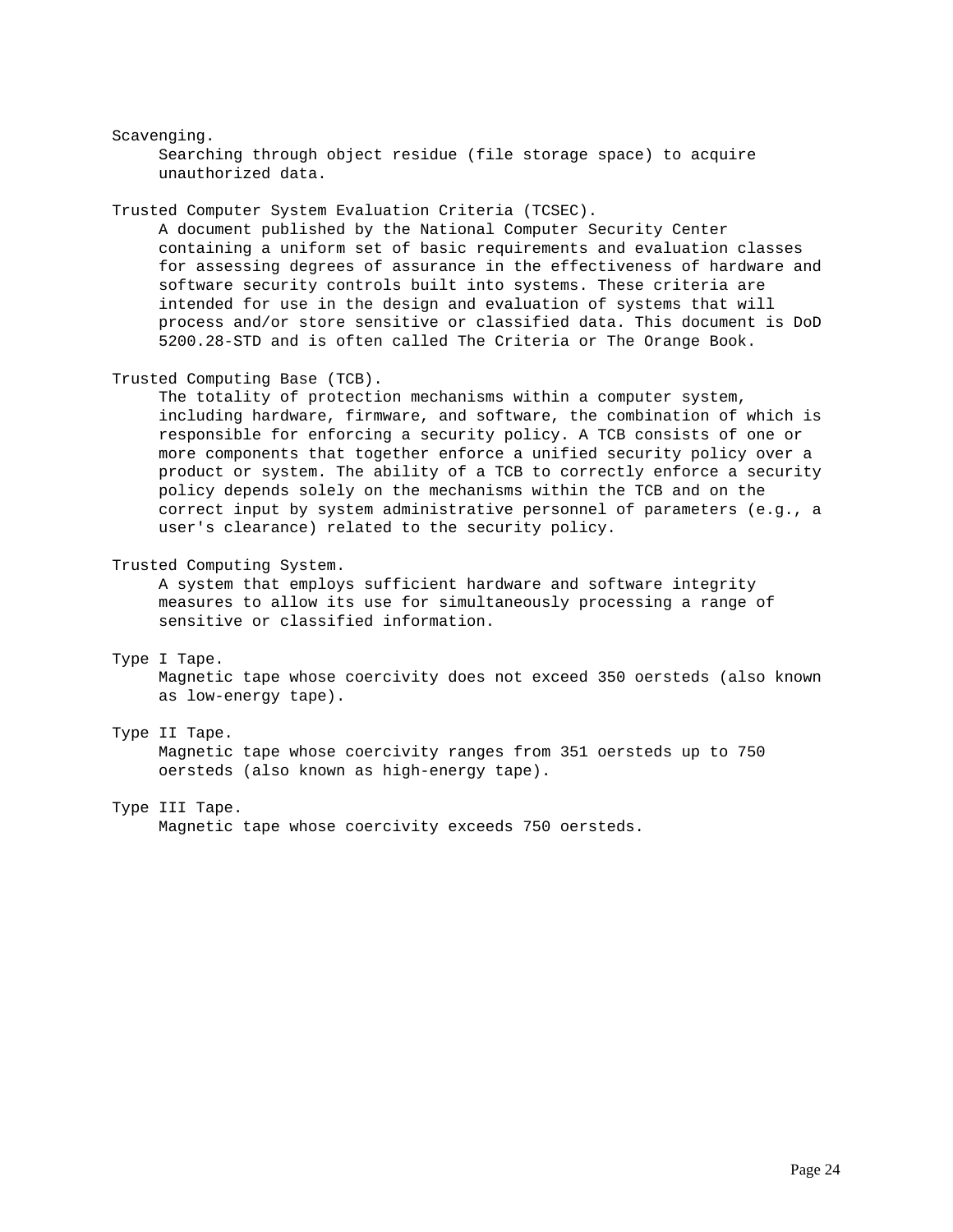## REFERENCES

#### $[1]$

 Automated Data Processing Security Manual, Department of Defense Manual, DoD 5200.28-M, January 1973 with change pages in June 1979 (now under revision).

# $[2]$

 Care and Handling of Computer Magnetic Storage Media, Department of Commerce, National Bureau of Standards Special Publication 500-101, June 1983.

# [3]

 Computer Security Evaluation Center, Department of Defense Directive, DoDD 5215.1,25 October 1982.

# [4]

 Department of the Navy Automated Data Processing Security Program, Chief of Naval Operations Instruction, OPNAVINST 5239.1A with change 1, 3 August 1982.

# [5]

 Department of the Navy Automated Information System Security Program, Secretary of the Navy Instruction, SECNAVINST 5239.2, 1 November 1989.

# [6]

 "Emergency Destruction of Information Storing Media," Institute for Defense Analyses Report, R-321, December 1987.

## [7]

 A Guide to Understanding Configuration Management in Trusted Systems, National Computer Security Center Technical Guideline, NCSC-TG-006, Version 1,28 March 1988.

# [8]

 Industrial Security Manual for Safeguarding Classified Information, Department of Defense Manual, DoD 5220.22-M, June 1987.

## [9]

 Information Systems Security, Army Regulation, AR 380-19, 4 September 1990.

## [10]

 Information Systems Security Products and Services Catalogue, National Security Agency, quarterly publication.

# $[11]$

 Katti, Romney R., "Erasure in Magnetic Recording Media," doctoral dissertation, Carnegie-Mellon University, 12 April 1988.

## [12]

 Kryder, Mark H., "Data Storage in 2000-Trends in Data Storage Technologies," IEEE Transactions on Magnetics, Vol. 25, No. 6, November 1989.

## [13]

 Magnetic Tape Degausser, National Security Agency/Central Security Service (NSA/CSS) Specification L1 4-4-A, 31 October 1985.

#### [14]

 Mountfield, K. R., and M. H. Kryder, "The Effect of Erasure in Particulate Disk Media," IEEE Transactions On Magnetics, Vol. 25, No. 5, September 1989.

# [15]

 National Policy on Telecommunications and Automated Information Systems Security, National Security Decision Directive, NSDD 145, 17 September